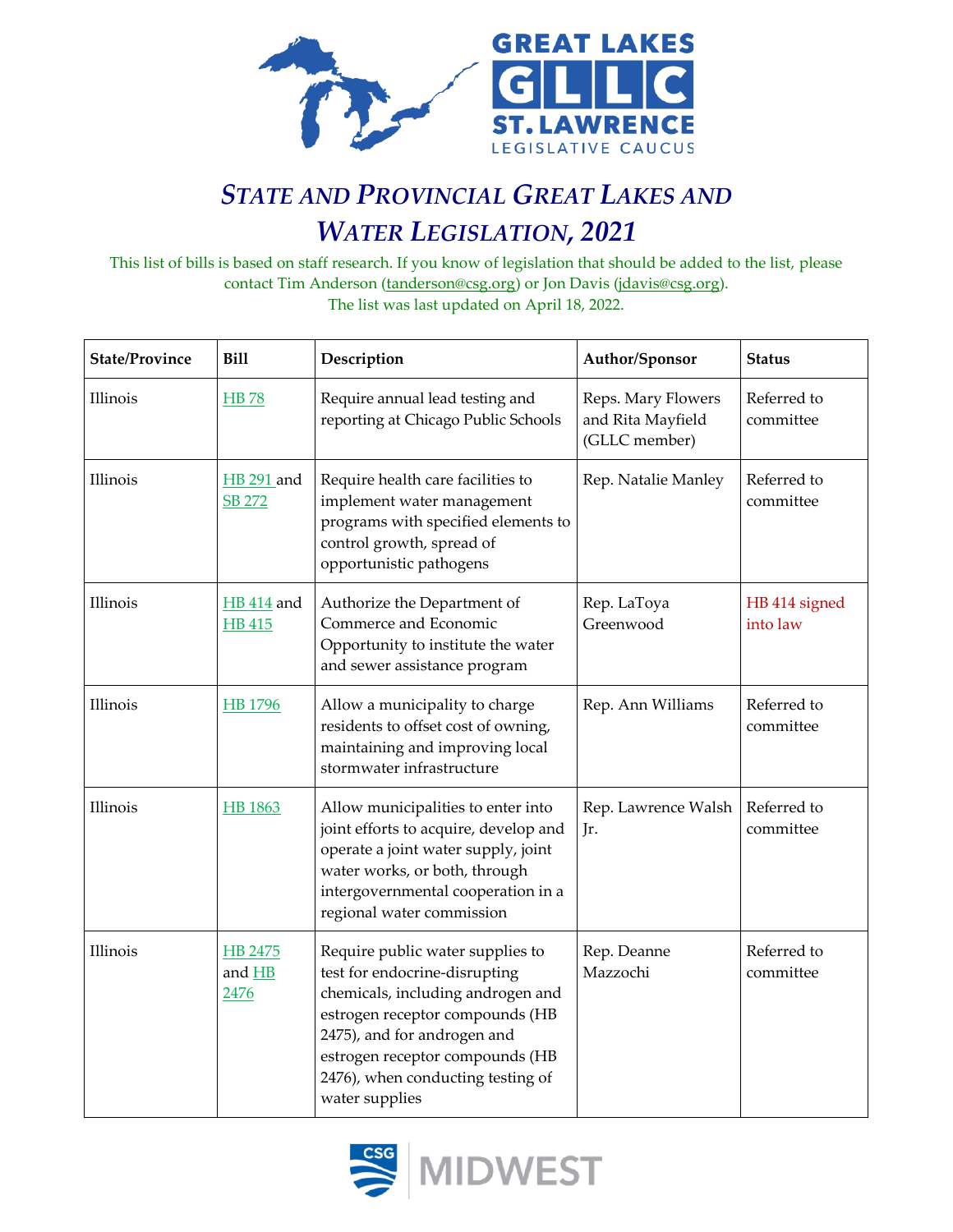| <b>State/Province</b> | <b>Bill</b>            | Description                                                                                                                                                                                                      | Author/Sponsor                                                     | <b>Status</b>               |
|-----------------------|------------------------|------------------------------------------------------------------------------------------------------------------------------------------------------------------------------------------------------------------|--------------------------------------------------------------------|-----------------------------|
| Illinois              | HB 2744                | Set fees for establishment of Aquatic<br><b>Conservation Stamp Fund</b>                                                                                                                                          | Rep. Robert Rita                                                   | Passed by<br>House          |
| Illinois              | HB 3118                | Establish new requirements prior to<br>application of pyrethroid pesticide<br>by commercial applicator                                                                                                           | Rep. Robyn Gabel<br>(GLLC chair)                                   | Passed by both<br>houses    |
| Illinois              | HB 3122                | Establish testing of lead in drinking<br>water at public parks, notification<br>requirements                                                                                                                     | Rep. Edgar Gonzalez<br>Jr.                                         | Referred to<br>committee    |
| Illinois              | HB 3635<br>and SB 2512 | Prevent use of firefighting foam, for<br>training purposes, that contains<br><b>PFAS</b>                                                                                                                         | Rep. David Welter<br>(GLLC member) and<br>Sen. Michael<br>Hastings | Referred to<br>committees   |
| Illinois              | HB 3739                | Require water utilities to replace all<br>lead service lines and create low-<br>income water assistance program to<br>help fund financial assistance and<br>water projects that include lead<br>pipe replacement | Rep. Lamont<br>Robinson Jr.                                        | Signed into law             |
| Illinois              | HB 3853                | Require completion of university<br>study comparing water rates,<br>issuing recommendations on<br>addressing challenges in<br>disadvantaged communities                                                          | Rep. Lindsay<br>LaPointe                                           | Signed into law             |
| Illinois              | <b>HB 4110</b>         | Require inspections of high-rise<br>buildings near Lake Michigan                                                                                                                                                 | Rep. Kambium<br><b>Buckner</b> (GLLC<br>member)                    | Referred to<br>committee    |
| Illinois              | HB 4165                | Require owner of pier or drop-off<br>on Lake Michigan to install public<br>rescue equipment, including, at<br>minimum, ring life buoys                                                                           | Rep. Kelly Cassidy                                                 | Passed by both<br>houses    |
| Illinois              | HB 4358<br>and SB 3073 | Require removal of coal combustion<br>residuals from certain facilities near<br>Lake Michigan                                                                                                                    | Rep. Rita Mayfield<br>(GLLC member)                                | Passed by both<br>committee |
| Illinois              | HB 4712                | Require Chicago Police Department<br>to equip patrol vehicles with water<br>rescue equipment in each district<br>that contains a public body of water                                                            | Rep. Frances Ann<br>Hurley                                         | Referred to<br>committee    |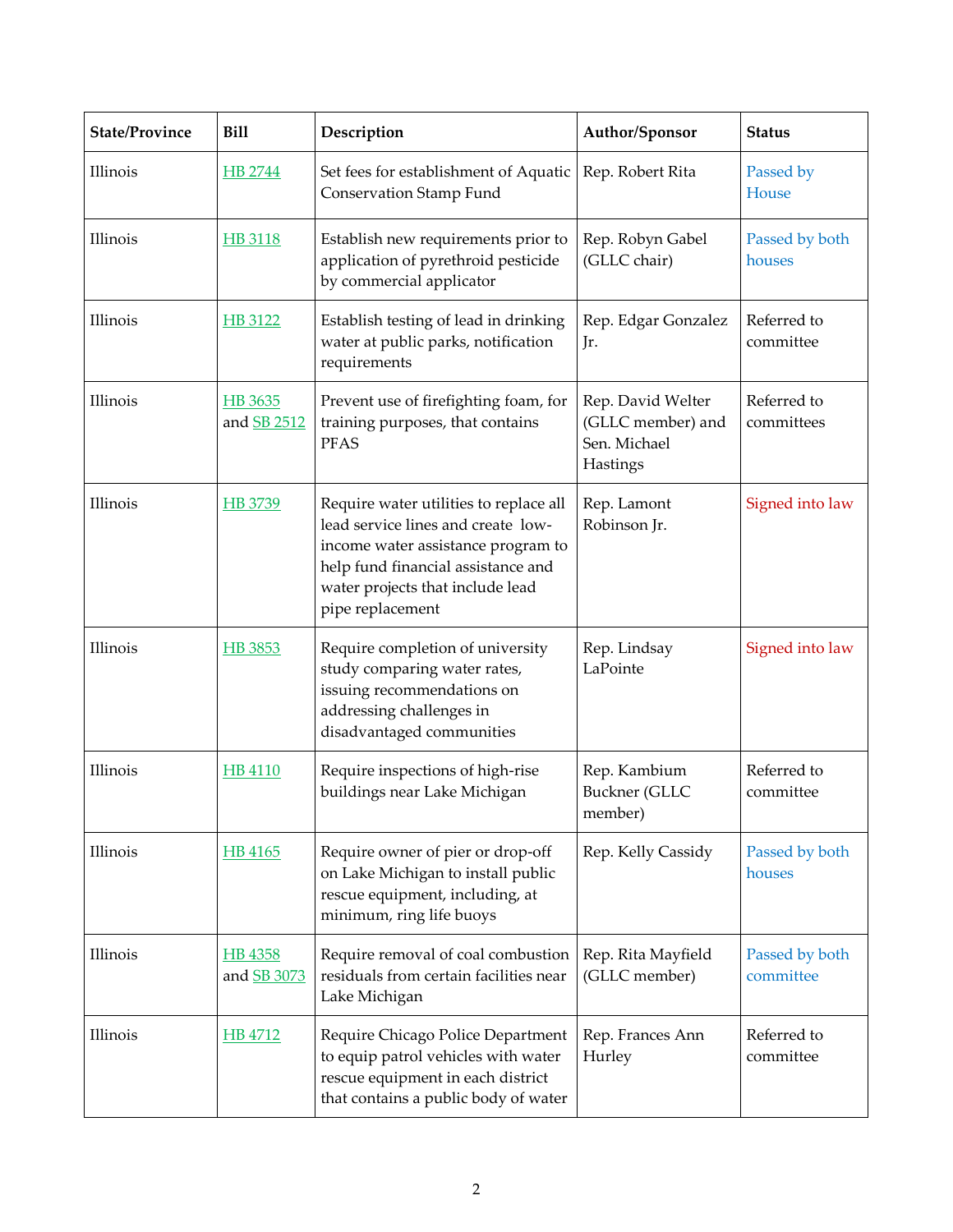| <b>State/Province</b> | <b>Bill</b>                   | Description                                                                                                                                                          | Author/Sponsor                    | <b>Status</b>            |
|-----------------------|-------------------------------|----------------------------------------------------------------------------------------------------------------------------------------------------------------------|-----------------------------------|--------------------------|
| Illinois              | HB 4988                       | Require reporting to health facilities<br>of any "disruption event" to public<br>water supply                                                                        | Rep. Natalie Manley               | Passed by both<br>houses |
| Illinois              | HB 4818                       | Ban incineration of PFAS                                                                                                                                             | Rep. LaToya<br>Greenwood          | Passed by both<br>houses |
| Illinois              | HB 5111                       | Include water safety in safety<br>education instruction in elementary<br>school                                                                                      | Rep. Eva Dina<br>Delgado          | Referred to<br>committee |
| Illinois              | HB 5386<br>and <b>SB 3870</b> | Increase penalties for violations of<br>Rivers, Lakes and Streams Act                                                                                                | Rep. Michael Halpin               | Referred to<br>committee |
| Illinois              | HB 5495                       | Use tax proceeds from motor fuel<br>sold on waterway to support local<br>waterway agency or state agency<br>for waterway purposes                                    | Rep. Tom Weber                    | Referred to<br>committee |
| Illinois              | HB 5508                       | Bar water utility from charging<br>reconnection fee following water<br>disconnection                                                                                 | Rep. Joyce Mason<br>(GLLC member) | Referred to<br>committee |
| Illinois              | HB 5566                       | Assist municipalities with<br>providing filters in areas with lead<br>service lines                                                                                  | Rep. Lamont<br>Robinson Jr.       | Referred to<br>committee |
| Illinois              | HB 5742                       | Require public reporting of any<br>"disruption event" to public water<br>supply (for example, any change to<br>a disinfection technique, practice or<br>technology)  | Rep. Natalie Manley               | Referred to<br>committee |
| Illinois              | SB 1645                       | Require public water supply<br>authorities to use best efforts to<br>restore full water service to<br>occupied residences without water<br>service due to nonpayment | Sen. Omar Aquino<br>(GLLC member) | Referred to<br>committee |
| Illinois              | <b>SB 1780</b>                | Make owner of mobile park<br>responsible for supplying potable<br>water to each household after 5-day<br>period of no water                                          | Sen. Laura Murphy                 | Signed into law          |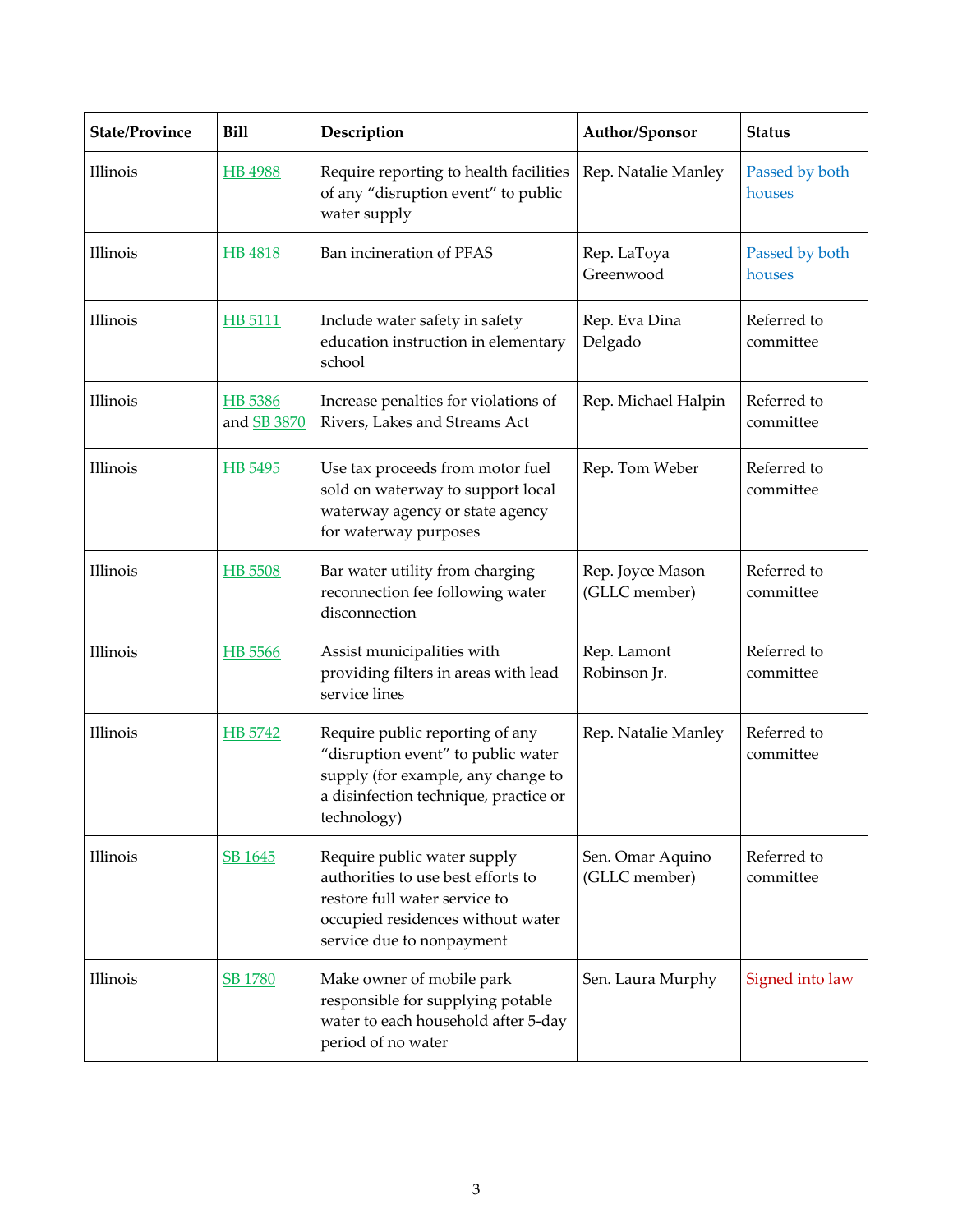| <b>State/Province</b> | <b>Bill</b>                     | Description                                                                                                                                                                                                                                                                                                                                                     | Author/Sponsor                   | <b>Status</b>            |
|-----------------------|---------------------------------|-----------------------------------------------------------------------------------------------------------------------------------------------------------------------------------------------------------------------------------------------------------------------------------------------------------------------------------------------------------------|----------------------------------|--------------------------|
| Illinois              | SB 1972                         | Protect state wetlands, establish<br><b>Wetland Conservation Fund</b>                                                                                                                                                                                                                                                                                           | Sen. Laura Fine<br>(GLLC member) | Referred to<br>committee |
| Illinois              | <b>SB 2017</b><br>(budget bill) | Include funding for Partners for<br>Conservation Fund, which helps<br>private landowners institute<br>practices to control erosion and<br>prevent nutrient loss on farmland;<br>provide dedicated source of<br>funding to implement Nutrient Loss<br>Reduction Strategy; establish low-<br>income household water assistance<br>program; among other provisions | Sen. Don Harmon                  | Signed into law          |
| Illinois              | SB 2368                         | Allow municipalities to establish a<br>regional water commission                                                                                                                                                                                                                                                                                                | Sen. John Connor                 | Referred to<br>committee |
| Illinois              | SB 2421                         | Create the Cook County Water<br>Infrastructure Fund to make grants<br>to municipalities to fund<br>infrastructure improvements to<br>facilitate water supplies from Lake<br>Michigan for residents of Cook<br>County                                                                                                                                            | Sen. Napoleon Harris<br>Ш        | Referred to<br>committee |
| Illinois              | SB 2474                         | Create the Illinois Partners for<br>Nutrient Loss Reduction Act                                                                                                                                                                                                                                                                                                 | Sen. Ram Villivalam              | Referred to<br>committee |
| Illinois              | SB 2512                         | Ban use of Class B firefighting foam<br>for training purposes if it contains<br>an intentionally added PFAS<br>chemical                                                                                                                                                                                                                                         | Sen. Michael<br>Hastings         | Referred to<br>committee |
| Illinois              | SB 2515                         | Establish council to study, provide<br>recommendations to provide long-<br>term protections for Mahomet<br>Aquifer                                                                                                                                                                                                                                              | Sen. Chapin Rose                 | Signed into law          |
| Illinois              | SB 3042                         | Make it unlawful to use or create<br>livestock waste lagoons                                                                                                                                                                                                                                                                                                    | Sen. David Koehler               | Referred to<br>committee |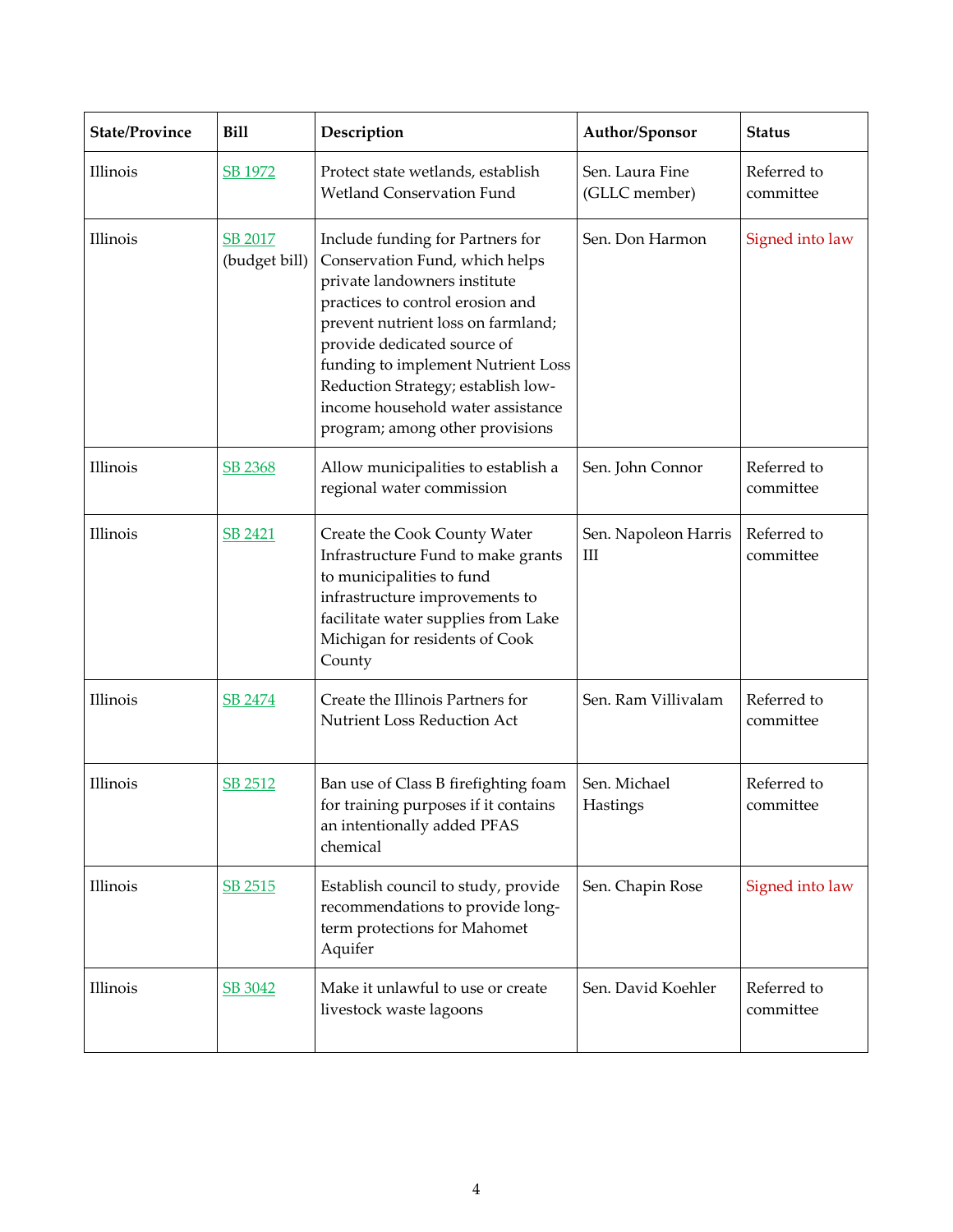| <b>State/Province</b> | <b>Bill</b>              | Description                                                                                                                                                                                                                                                                     | Author/Sponsor                         | <b>Status</b>            |
|-----------------------|--------------------------|---------------------------------------------------------------------------------------------------------------------------------------------------------------------------------------------------------------------------------------------------------------------------------|----------------------------------------|--------------------------|
| Illinois              | SB 3905                  | Establish committee to study use of<br>revolving loan fund program for<br>water, with focus on access of funds<br>for high-priority and disadvantaged<br>communities                                                                                                            | Sen. John Connor                       | Passed by both<br>houses |
| Illinois              | <b>HR 101</b><br>(2021)  | Improve conservation efforts across<br>state, especially for communities<br>that have historically lacked access<br>to natural spaces                                                                                                                                           | Rep. Thomas Bennett                    | Adopted by<br>House      |
| Indiana               | <b>HB</b> 1014<br>(2021) | Require quarterly inspections of<br>certain facilities that house<br>hazardous materials and are near a<br>surface body of water                                                                                                                                                | Rep. Carolyn Jackson                   | Referred to<br>committee |
| Indiana               | HB 1045<br>(2021)        | Require testing of drinking water at<br>preschool and child care facilities<br>for lead                                                                                                                                                                                         | Rep. Carolyn Jackson                   | Referred to<br>committee |
| Indiana               | <b>HB</b> 1090<br>(2021) | Remove certain state requirements<br>for municipal lakefront<br>development projects in order to<br>facilitate their development                                                                                                                                                | Rep. Earl Harris, Jr.<br>(GLLC member) | Signed into law          |
| Indiana               | HB 1129<br>(2021)        | Require state maximum<br>contaminant levels for PFAS in<br>water provided by public water<br>systems                                                                                                                                                                            | Rep. Ryan Dvorak                       | Referred to<br>committee |
| Indiana               | <u>HB 1151</u><br>(2021) | Require individuals who cause<br>spills of certain substances to report<br>incident to state, local authorities                                                                                                                                                                 | Rep. Pat Boy                           | Referred to<br>committee |
| Indiana               | HB 1162<br>(2021)        | Protect Lake Michigan from fertilizer<br>runoff, including a ban on individuals<br>allowing fertilizer material contained<br>in runoff from a storm event or<br>irrigation return flow to enter into the<br>waterways as a result of land<br>application of fertilizer material | Rep. Ryan Dvorak                       | Referred to<br>committee |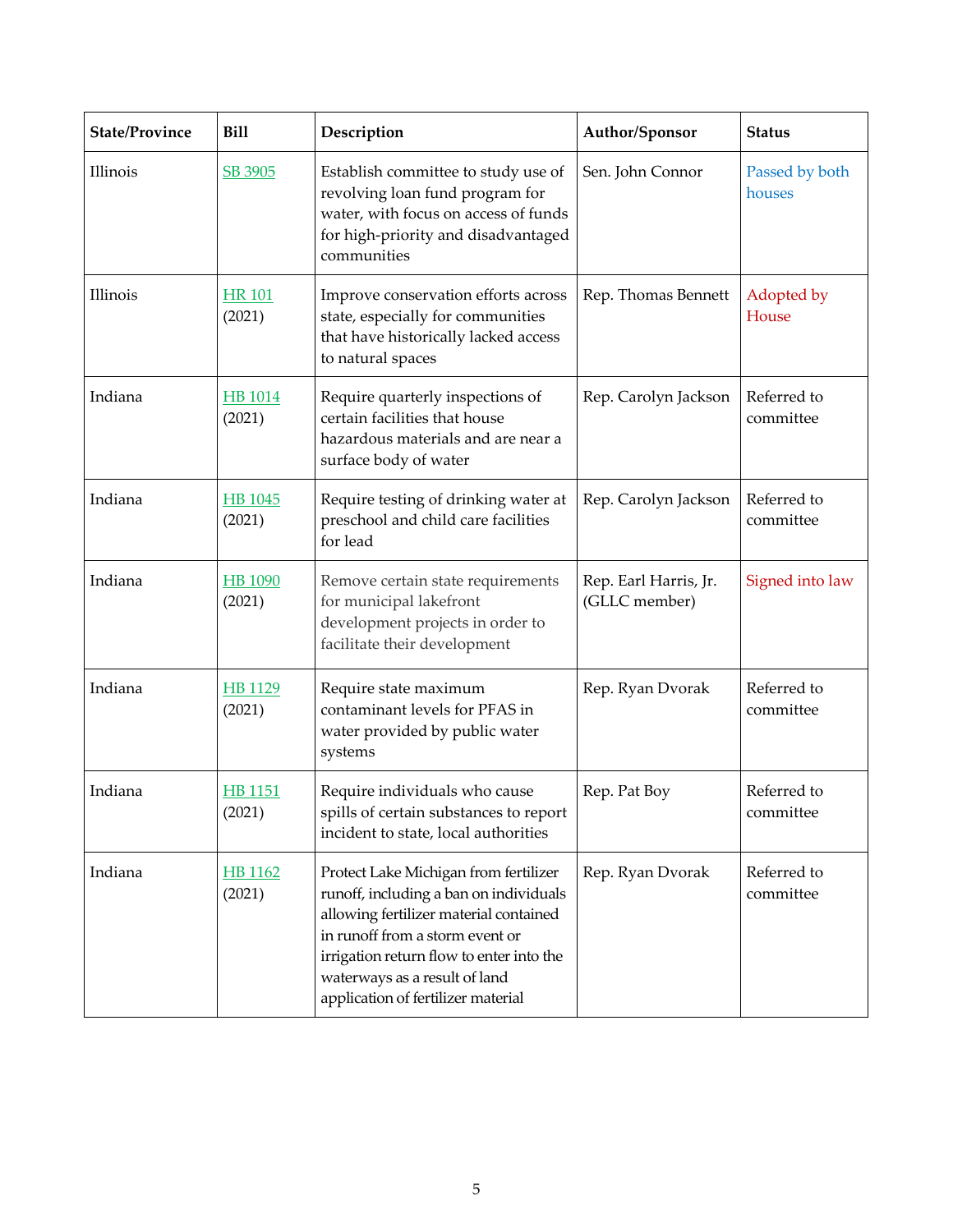| <b>State/Province</b> | <b>Bill</b>                                   | Description                                                                                                                                                                                                                                                         | Author/Sponsor                          | <b>Status</b>             |
|-----------------------|-----------------------------------------------|---------------------------------------------------------------------------------------------------------------------------------------------------------------------------------------------------------------------------------------------------------------------|-----------------------------------------|---------------------------|
| Indiana               | HB 1404<br>(2021)                             | Prevent water service<br>disconnections at residences of a<br>customer at which an<br>unemancipated minor less than 18<br>years of age resides; ensure<br>customers can enter into reasonable<br>amortization agreement to pay any<br>delinquent balance on account | Rep. Renee Pack                         | Referred to<br>committee  |
| Indiana               | HB 1025<br>(2022)                             | Require septic system inspection<br>and well water testing in relation to<br>real estate sales                                                                                                                                                                      | Rep. Mike<br>Aylesworth                 | Referred to<br>committee  |
| Indiana               | <b>HB</b> 1036<br>(2022)                      | Allow counties to form local<br>watershed commissions                                                                                                                                                                                                               | Rep. Mike<br>Aylesworth                 | Referred to<br>committee  |
| Indiana               | <b>HB</b> 1184<br>(2022)                      | Establish state maximum<br>contaminant levels for PFAS in<br>water provided by public water<br>systems                                                                                                                                                              | Rep. Ryan Dvorak                        | Referred to<br>committee  |
| Indiana               | <b>HB</b> 1186<br>(2022)                      | Regulate fertilizer runoff into Lake<br>Michigan                                                                                                                                                                                                                    | Rep. Ryan Dvorak                        | Referred to<br>committee  |
| Indiana               | HB 1334<br>(2022)                             | Allow property tax exemption for<br>maintaining wetlands                                                                                                                                                                                                            | Rep. Pat Boy                            | Referred to<br>committee  |
| Indiana               | SB 348<br>(2021)                              | Establish task force to address long-<br>term wastewater needs in state;<br>create new grant program to<br>improve wastewater or storm<br>collection systems                                                                                                        | Sen. Eric Koch                          | Signed into law           |
| Indiana               | <b>SB 389</b><br>(2021)                       | Repeal state-regulated wetlands law                                                                                                                                                                                                                                 | Sen. Chris Garten                       | Signed into law           |
| Indiana               | <b>SB 411</b> and<br><b>HB</b> 1380<br>(2021) | Specify that a civil action brought<br>for monetary or injunctive relief due<br>to discharge of a contaminant in<br>substantial compliance with state or<br>federal permit may be brought only<br>as a nuisance action                                              | Sen. Jon Ford and<br>Rep. Alan Morrison | Referred to<br>committees |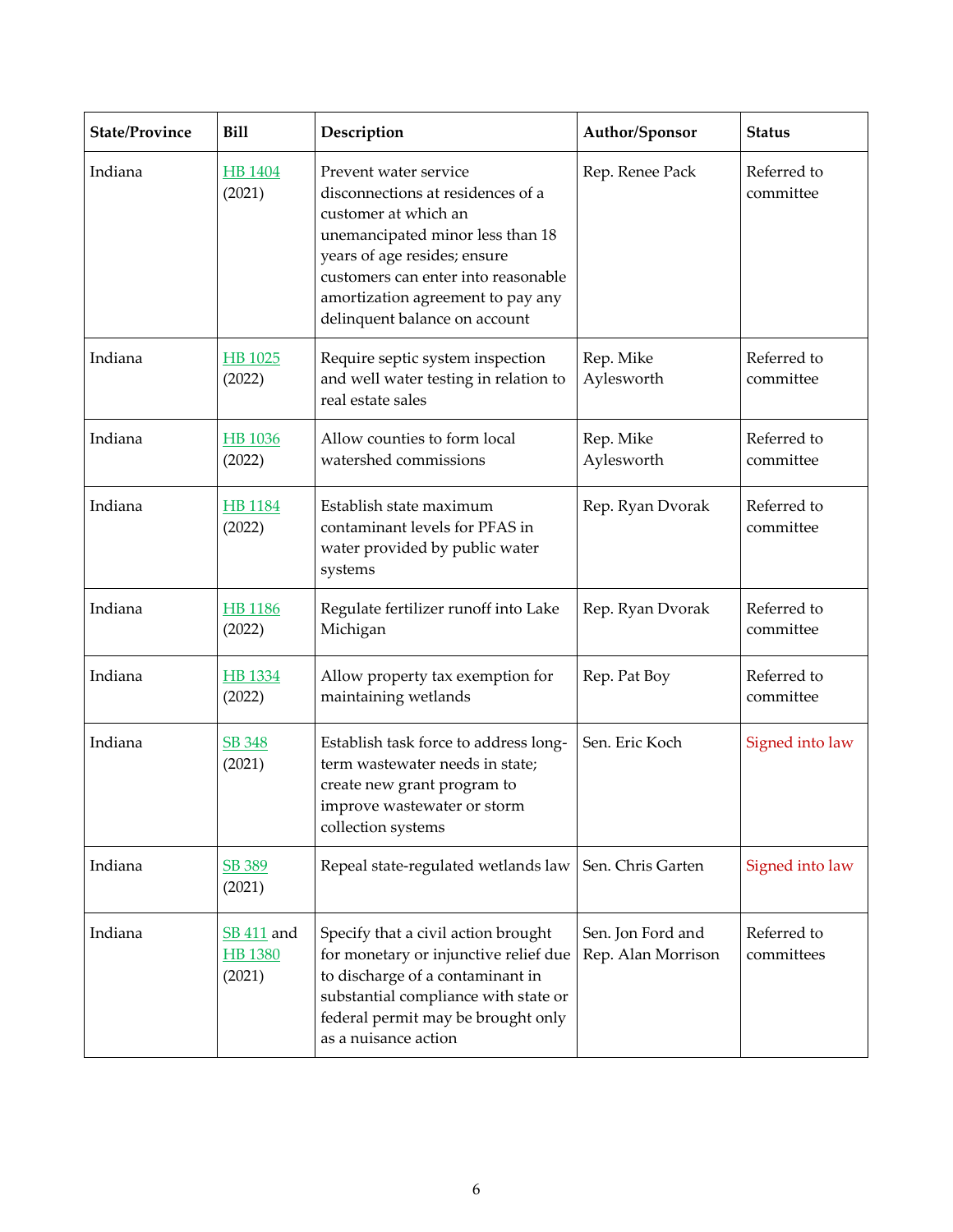| <b>State/Province</b> | <b>Bill</b>             | Description                                                                                                                                    | Author/Sponsor                           | <b>Status</b>            |
|-----------------------|-------------------------|------------------------------------------------------------------------------------------------------------------------------------------------|------------------------------------------|--------------------------|
| Indiana               | SB 122<br>(2022)        | Require annual reports, inspections<br>of confined feeding operations                                                                          | Sen. Rick Niemeyer                       | Referred to<br>committee |
| Indiana               | <b>SB 147</b><br>(2022) | Add certain use of underground<br>pumped storage hydropower to list<br>of "clean energy resource"                                              | Sen. Eric Koch                           | Signed into law          |
| Indiana               | SB 273<br>(2022)        | Allow periodic tracking mechanism<br>to allow local water utilities to<br>recover certain increased costs                                      | Sen. Eric Koch                           | Signed into law          |
| Indiana               | <b>SB 278</b><br>(2022) | Establish university-led council to<br>support long-term studies of state<br>water resources                                                   | Sen. Andy Zay                            | Signed into law          |
| Michigan              | HB 4025<br>and SB 47    | Eliminate limitation periods for<br>cleanups related to environmental<br>remediation                                                           | Rep. Jim Ellison and<br>Sen. Jeremy Moss | Referred to<br>committee |
| Michigan              | <b>HB 4170</b>          | Increase penalties for pollutant and<br>oil spills into Great Lakes                                                                            | Rep. William<br>Sowerby                  | Referred to<br>committee |
| Michigan              | HB 4123                 | Allow use of clean water assistance<br>and safe drinking water assistance<br>funds for energy-efficiency water<br>works projects               | Rep. Beth Griffin                        | Signed into law          |
| Michigan              | HB 4248                 | Establish program for testing and<br>removing lead in drinking water<br>used by schools and child care<br>centers                              | Rep. Cynthia Neeley                      | Referred to<br>committee |
| Michigan              | HB 4314                 | Require remedial cleanup efforts to<br>include meeting residential and safe<br>drinking water standards, unless<br>not technically feasible    | Rep. Yousef Rabhi                        | Referred to<br>committee |
| Michigan              | HB 4469                 | Fund various projects through<br>Natural Resources Trust Fund,<br>including pilot program to restore<br>wetlands and reduce nutrient<br>runoff | Rep. Sue Allor                           | Signed into law          |
| Michigan              | <b>HB 4470</b>          | Increase penalty for illegally taking<br>lake sturgeon                                                                                         | Rep. Sue Allor                           | Referred to<br>committee |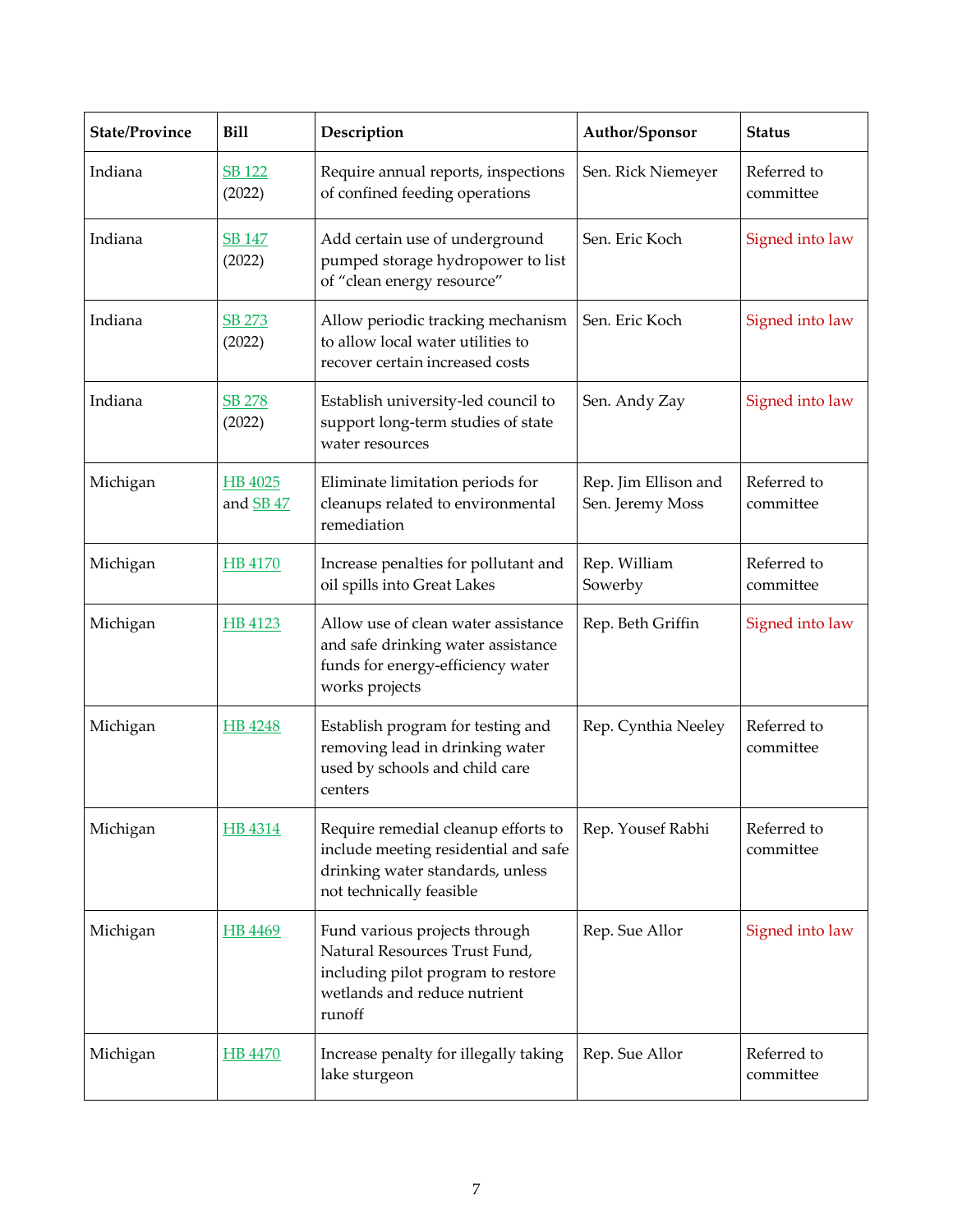| <b>State/Province</b> | <b>Bill</b>                         | Description                                                                                                                                                 | Author/Sponsor                                   | <b>Status</b>             |
|-----------------------|-------------------------------------|-------------------------------------------------------------------------------------------------------------------------------------------------------------|--------------------------------------------------|---------------------------|
| Michigan              | HB 4518                             | Ban use of flowback water from<br>hydraulic fracturing process on dirt<br>roads as a dust suppression tool                                                  | Rep. Kara Hope                                   | Referred to<br>committee  |
| Michigan              | HB 4903                             | Allow draw-down of inland lake<br>levels under certain emergency<br>circumstances                                                                           | Rep. Annette Glenn                               | Referred to<br>committee  |
| Michigan              | HB 5285                             | Establish advisory council to<br>combat online sale of aquatic<br>invasive species                                                                          | Rep. Sarah Anthony                               | Referred to<br>committee  |
| Michigan              | HB 5330                             | Create a grant/loan program for<br>local governments to fund water<br>management and infrastructure<br>projects that include climate<br>resiliency planning | Rep. Christine Morse                             | Referred to<br>committee  |
| Michigan              | HB 5342                             | Prohibit state from issuing or<br>enforcing a prohibition on entering<br>water because of waves or currents                                                 | Rep. Luke Meerman                                | Referred to<br>committee  |
| Michigan              | HB 5411                             | Ban use of single-use plastic<br>containers by hotel and lodging<br>establishments                                                                          | Rep. Tullio Liberati                             | Referred to<br>committee  |
| Michigan              | HB 5576                             | Strengthen penalties for<br>owners/operators of vessels over<br>700 feet that deploy, drag or set<br>anchors, chains and cables in Straits<br>of Mackinac   | Rep. Rachel Hood<br>(GLLC member)                | Referred to<br>committee  |
| Michigan              | <b>HB 5580</b><br>and <b>SB</b> 751 | Require each water utility to have<br>plan to switch to backup power<br>source during power outages                                                         | Rep. Abraham<br>Aiyash and Sen. Erika<br>Geiss   | Referred to<br>committees |
| Michigan              | HB 5581<br>and SB 747               | Create the Michigan Climate<br>Resiliency Corps Act, including<br>projects to address flooding and<br>high water                                            | Rep. Yousef Rabhi<br>and Sen. Stephanie<br>Chang | Referred to<br>committees |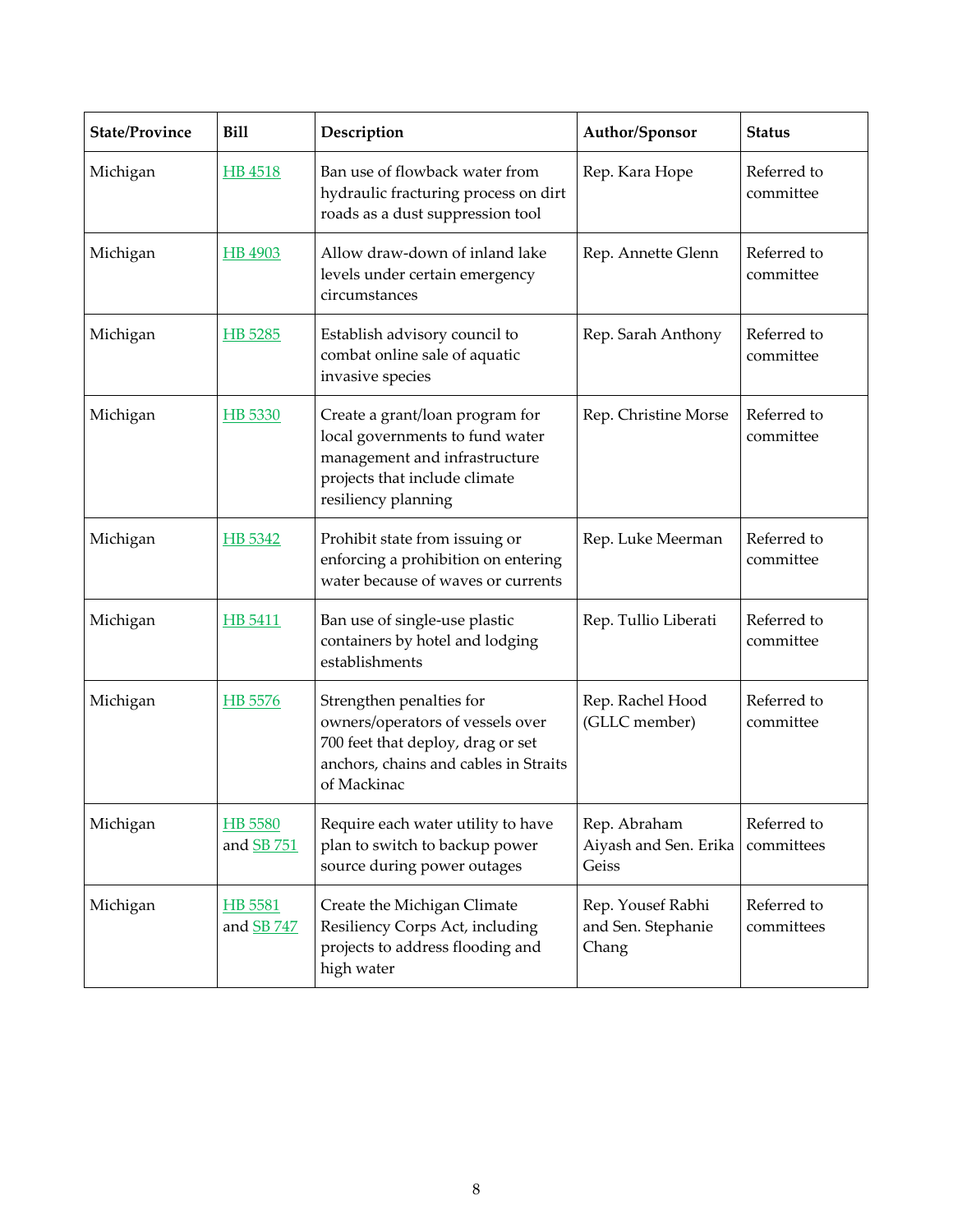| <b>State/Province</b> | <b>Bill</b>                  | Description                                                                                                                                                                                                       | Author/Sponsor                                                       | <b>Status</b>             |
|-----------------------|------------------------------|-------------------------------------------------------------------------------------------------------------------------------------------------------------------------------------------------------------------|----------------------------------------------------------------------|---------------------------|
| Michigan              | HB 5661<br>and SB 813        | Establish agency authority to issue<br>written emergency orders when<br>inland lakes and streams are<br>threatened with harm; allow<br>regulators to order responsible<br>parties to conduct immediate<br>cleanup | Rep. Julie Rogers and<br>Sen. Sean McCann                            | Referred to<br>committees |
| Michigan              | HB 5782<br>and <b>SB 840</b> | Budget for environment, including<br>various Great Lakes projects                                                                                                                                                 | Rep. Annette Glenn<br>and Sen. Jon<br>Bumstead                       | Referred to<br>committee  |
| Michigan              | HB 5865                      | Expand reach of state water<br>pollution control revolving fund<br>and safe drinking water revolving<br>fund                                                                                                      | Rep. Rachel Hood<br>(GLLC member)                                    | Referred to<br>committee  |
| Michigan              | HB 5878                      | Allow creation of districts to<br>promote water use and sewage<br>treatment improvements                                                                                                                          | Rep. Pat Outman                                                      | Referred to<br>committee  |
| Michigan              | HB 5890-<br>5892             | Update provisions on water<br>revolving loan programs to<br>improve access for rural<br>communities                                                                                                               | Rep. Beth Griffin,<br>Rep. David Martin<br>and Rep. Sara<br>Cambensy | Referred to<br>committee  |
| Michigan              | HB 5953<br>and <b>SB</b> 987 | Affirm that all of Michigan's water,<br>including groundwater, is held in<br>public trust                                                                                                                         | Rep. Yousef Rabhi                                                    | Referred to<br>committee  |
| Michigan              | HB 5954<br>and <b>SB</b> 988 | Modify definition of "consumptive<br>use" in water withdrawal statute                                                                                                                                             | Rep. Rachel Hood<br>(GLLC member)                                    | Referred to<br>committees |
| Michigan              | HB 5955                      | Explicitly authorize Department of<br>Natural Resources to protect water<br>in its jurisdiction                                                                                                                   | Rep. Laurie<br>Pohutsky                                              | Referred to<br>committee  |
| Michigan              | <b>SB 58</b>                 | Require cleanups of environmental<br>contamination to meet residential<br>and safe drinking water standards                                                                                                       | Sen. Jeff Irwin (GLLC<br>member)                                     | Referred to<br>committee  |
| Michigan              | SB 61                        | Expedite expedited permit<br>processing for shoreland projects<br>during periods of high water                                                                                                                    | Sen. Roger Victory<br>(GLLC member)                                  | Referred to<br>committee  |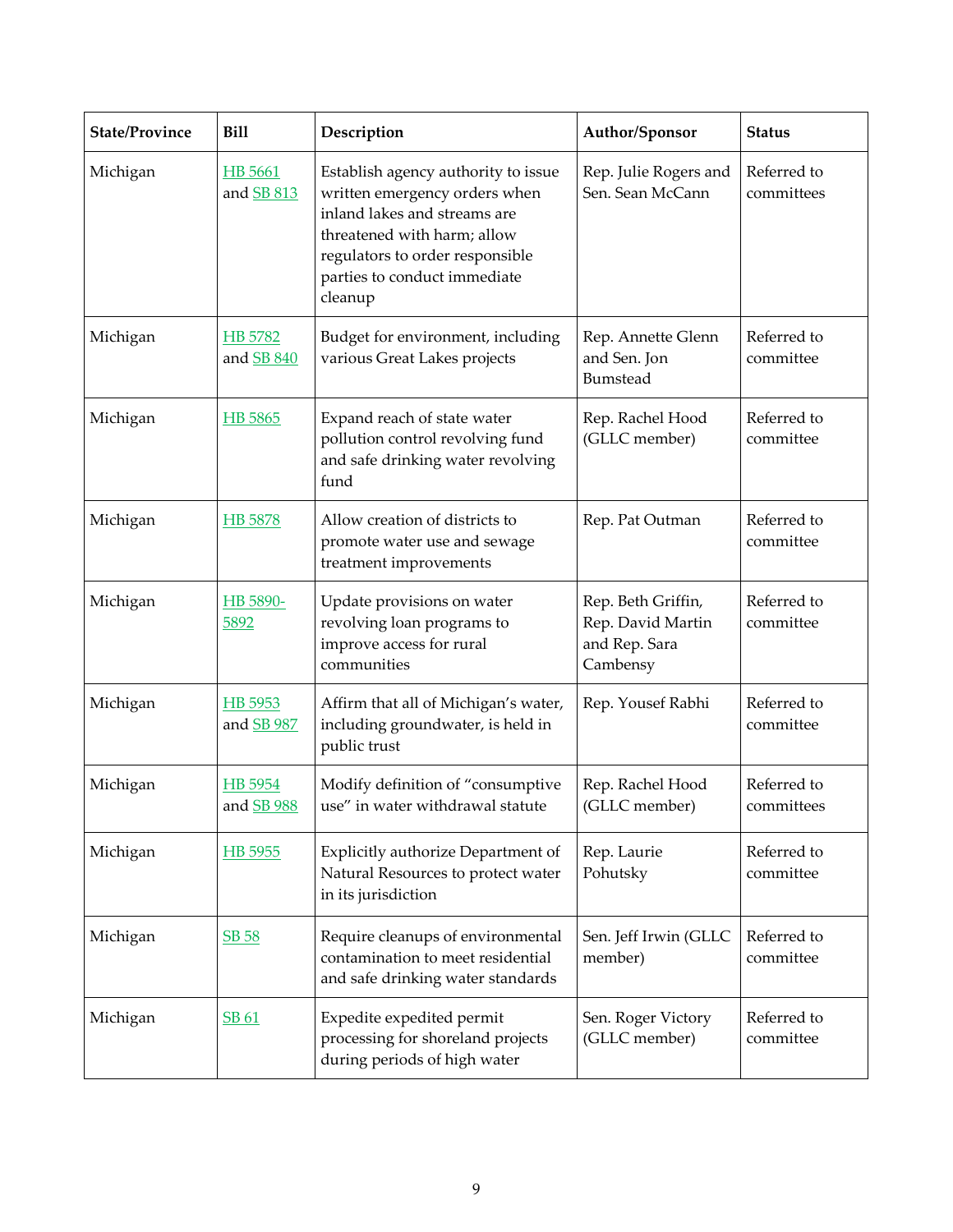| <b>State/Province</b> | <b>Bill</b>   | Description                                                                                                                                                                                                                                                                                                                | Author/Sponsor                        | <b>Status</b>            |
|-----------------------|---------------|----------------------------------------------------------------------------------------------------------------------------------------------------------------------------------------------------------------------------------------------------------------------------------------------------------------------------|---------------------------------------|--------------------------|
| Michigan              | <b>SB 82</b>  | State budget; includes \$25 million<br>in new funding to improve water<br>quality and reduce phosphorus<br>runoff in western Lake Erie basin,<br>\$14 million for high water<br>infrastructure grants, \$15 million to<br>address responses to drinking water<br>contamination, and \$14.5 million for<br>PFAS remediation | Sen. Roger Victory<br>(GLLC member)   | Signed into law          |
| Michigan              | <b>SB 108</b> | Require enclosure of piles of coke,<br>other bulk solid materials to<br>prevent pollution                                                                                                                                                                                                                                  | Sen. Stephanie Chang<br>(GLLC member) | Referred to<br>committee |
| Michigan              | <b>SB</b> 124 | Require reporting of failed dock or<br>wharf that may cause water<br>pollution                                                                                                                                                                                                                                             | Sen. Erika Geiss<br>(GLLC member)     | Referred to<br>committee |
| Michigan              | <b>SB 184</b> | Require schools to develop drinking<br>water safety plans; prescribe<br>procedure for schools to address<br>high concentrations of lead in<br>water; require installation of filtered<br>bottle filling stations and filtered<br>faucets in each school's safety plan                                                      | Sen. Curt VanderWall<br>(GLLC member) | Passed by<br>committee   |
| Michigan              | <b>SB 185</b> | Require child care centers to<br>develop drinking water safety<br>plans; prescribe procedure for<br>center to address high<br>concentrations of lead in water;<br>require installation of filtered bottle<br>filling stations and filtered faucets<br>in each center's safety plan                                         | Sen. Jim Ananich<br>(GLLC member)     | Passed by<br>committee   |
| Michigan              | <b>SB 228</b> | Exempt permit requirements for<br>certain activities or structures along<br>the Great Lakes shoreline that occur<br>above the statutory ordinary high-<br>water mark and that seek to<br>stabilize shoreline                                                                                                               | Sen. Ed McBroom                       | Referred to<br>committee |
| Michigan              | <b>SB 471</b> | Allow for emergency orders, under<br>certain circumstances, to draw<br>down inland lake levels                                                                                                                                                                                                                             | Sen. Jim Stamas                       | Referred to<br>committee |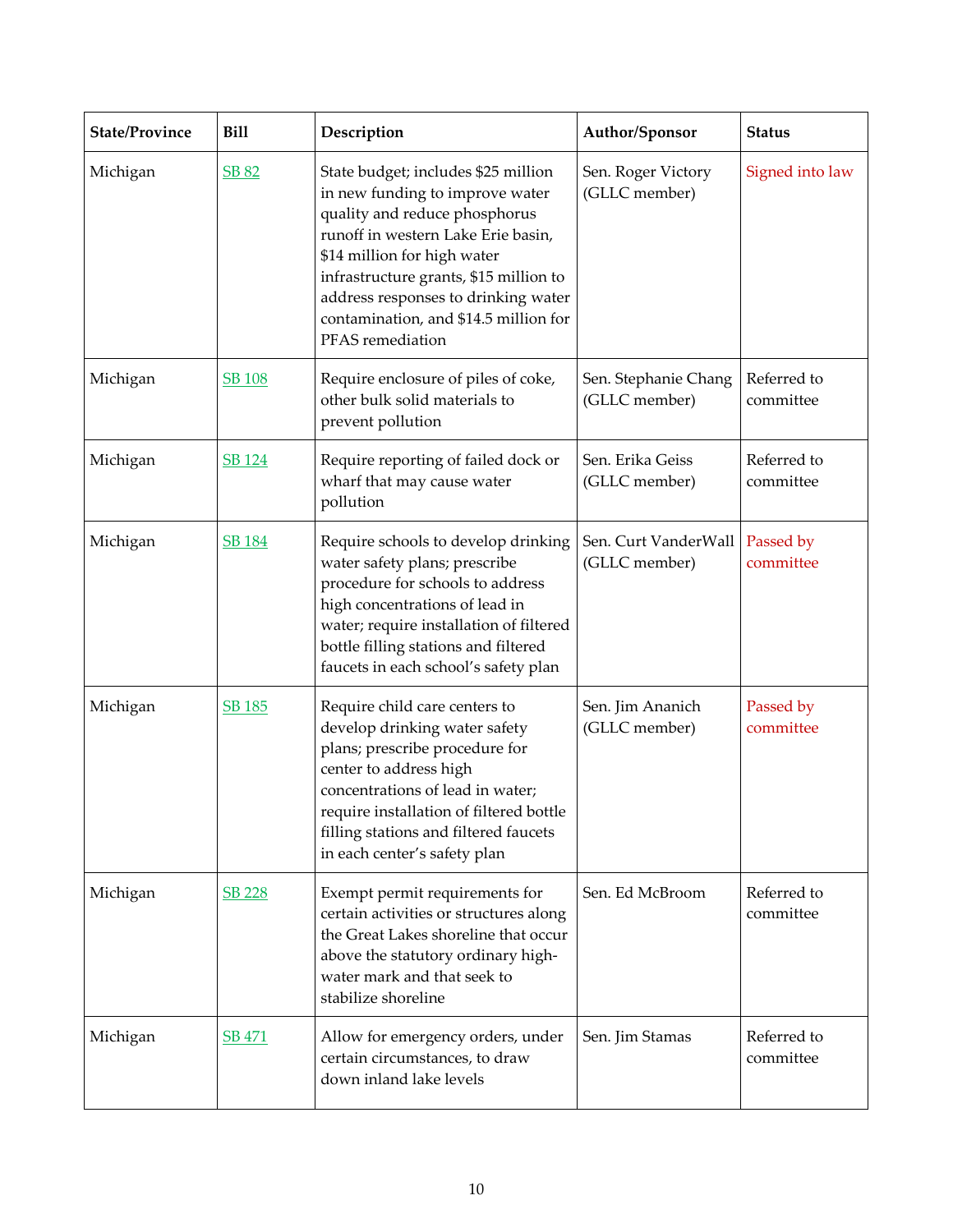| <b>State/Province</b> | <b>Bill</b>                 | Description                                                                                                                                                                                                    | Author/Sponsor                                                      | <b>Status</b>            |
|-----------------------|-----------------------------|----------------------------------------------------------------------------------------------------------------------------------------------------------------------------------------------------------------|---------------------------------------------------------------------|--------------------------|
| Michigan              | SB 494                      | Reauthorize Michigan Agriculture<br>Environmental Assurance Program;<br>extend fees and modify laws, funds<br>and regulations related to<br>agriculture conservation                                           | Sen. Kevin Daley                                                    | Referred to<br>committee |
| Michigan              | SB 676 and<br>SB 677        | Remove certain legal hurdles,<br>expand timelines for individuals<br>impacted by PFAS contamination                                                                                                            | Sen. Winnie Brinks<br>(GLLC member)                                 | Referred to<br>committee |
| Michigan              | SB 743 and<br><b>SB 744</b> | Create a Great Lakes maritime<br>office; establish Great Lakes<br>maritime grants                                                                                                                              | Sen. Wayne Schmidt<br>and Sen. Stephanie<br>Chang (GLLC<br>members) | Referred to<br>committee |
| Michigan              | SB 563                      | Require municipalities to post on<br>their websites information on beach<br>safety and anti-drowning<br>techniques                                                                                             | Sen. Kimberly LaSata                                                | Referred to<br>committee |
| Michigan              | SB 565                      | Allocate new money (mix of federal<br>and state funds) for water<br>infrastructure (removal of lead<br>pipes, upgrades to drinking water,<br>sewer and wastewater systems) and<br>PFAS remediation and testing | Sen. Jon Bumstead                                                   | Signed into law          |
| Michigan              | SB 593                      | Allow local municipalities to<br>develop their own stormwater<br>utility systems and legally collect<br>fees for such systems                                                                                  | Sen. Rosemary Bayer<br>(GLLC member)                                | Referred to<br>committee |
| Michigan              | SB 991                      | Establish requirements for distance<br>between underground storage tanks<br>and public water supply systems                                                                                                    | Sen. Rick Outman                                                    | Referred to<br>committee |
| Michigan              | HCR <sub>8</sub>            | Memorialize U.S. Congress to<br>include sewer separation, other<br>projects intended to reduce sewer<br>overflows in infrastructure funding<br>bills                                                           | Rep. Douglas<br>Wozniak                                             | Referred to<br>committee |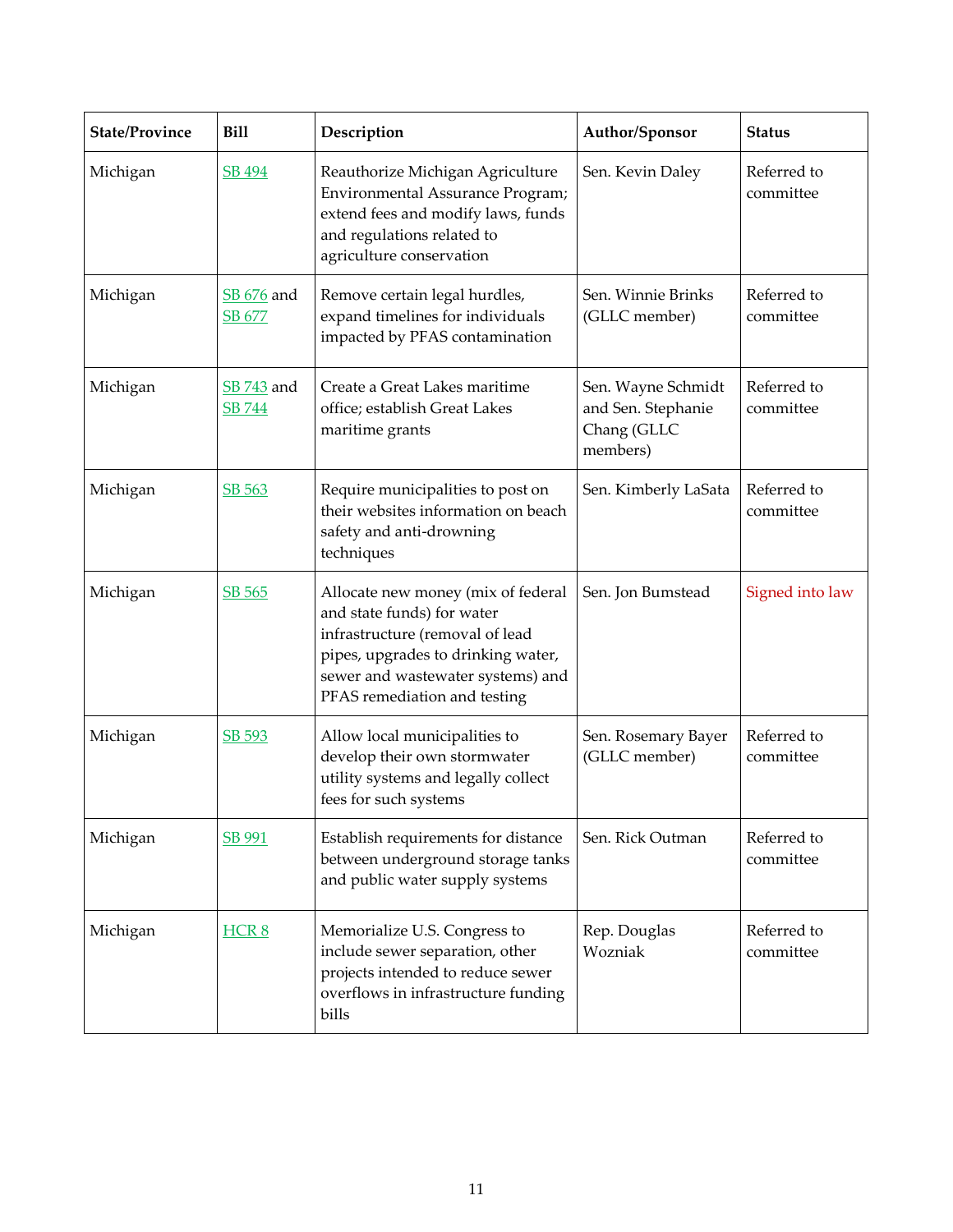| <b>State/Province</b> | <b>Bill</b>                                        | Description                                                                                                                                                                                                                                                                                                                                                                               | Author/Sponsor                                                  | <b>Status</b>                                      |
|-----------------------|----------------------------------------------------|-------------------------------------------------------------------------------------------------------------------------------------------------------------------------------------------------------------------------------------------------------------------------------------------------------------------------------------------------------------------------------------------|-----------------------------------------------------------------|----------------------------------------------------|
| Michigan              | <b>HCR 13</b>                                      | Call on state of Michigan to act<br>quickly to replace lead service lines<br>that have contaminated drinking<br>water sources in city of Hamtramck                                                                                                                                                                                                                                        | Rep. Abraham<br>Aiyash                                          | Referred to<br>committee                           |
| Michigan              | <b>HR 25</b>                                       | Urge governor to establish<br>statewide goal of conserving at least<br>30 percent of land, 30 percent of<br>water in state by 2030                                                                                                                                                                                                                                                        | Rep. Sarah Lightner                                             | Referred to<br>committee                           |
| Michigan              | <b>HR186</b>                                       | Call on state of Michigan to act<br>quickly to replace lead service lines<br>that have contaminated drinking<br>water sources in city of Hamtramck                                                                                                                                                                                                                                        | Rep. Abraham<br>Aiyash                                          | Adopted by<br>House                                |
| Minnesota             | <b>First Special</b><br>Session HF<br>5 and SF 20  | Omnibus bill for funding<br>environment and natural resources;<br>includes funds for University of<br>Minnesota Aquatic Invasive Species<br>Research Center, new grants to fight<br>invasive species, a ban on sale of<br>food packaging containing PFAS,<br>money to replace septic systems,<br>funds for new water quality and<br>storage program, fund to reduce<br>chloride pollution | Rep. Rick Hansen<br>(GLLC member) and<br>Sen. Bill Ingebrigtsen | SF 20 signed<br>into law                           |
| Minnesota             | <b>First Special</b><br>Session HF<br>13 and SF 21 | Provide funding for various projects<br>(through Legacy Finance Bill) to<br>protect wetland and restore water<br>quality; includes new investments<br>in practices that promote soil health<br>and best practices in nutrient<br>management                                                                                                                                               | Rep. Leon Lillie and<br>Sen. Carrie Ruud<br>(GLLC member)       | <b>Special Session</b><br>HF 13 signed<br>into law |
| Minnesota             | $HF 30$ and<br><b>SF 166</b>                       | Appropriate money for<br>environment and natural resources<br>trust fund                                                                                                                                                                                                                                                                                                                  | Rep. Rick Hansen<br>(GLLC member) and<br>Sen. Bill Ingebrigtsen | See Special<br>Session SF 20                       |
| Minnesota             | <b>HF</b> 78 and<br><b>SF 156</b>                  | Define perfluorochemicals as<br>hazardous substance under<br>Minnesota Environment Response<br>and Liability Act                                                                                                                                                                                                                                                                          | Rep. Ami Wazlawik<br>and Sen. Karla<br>Bigham (GLLC<br>member)  | Referred to<br>committees                          |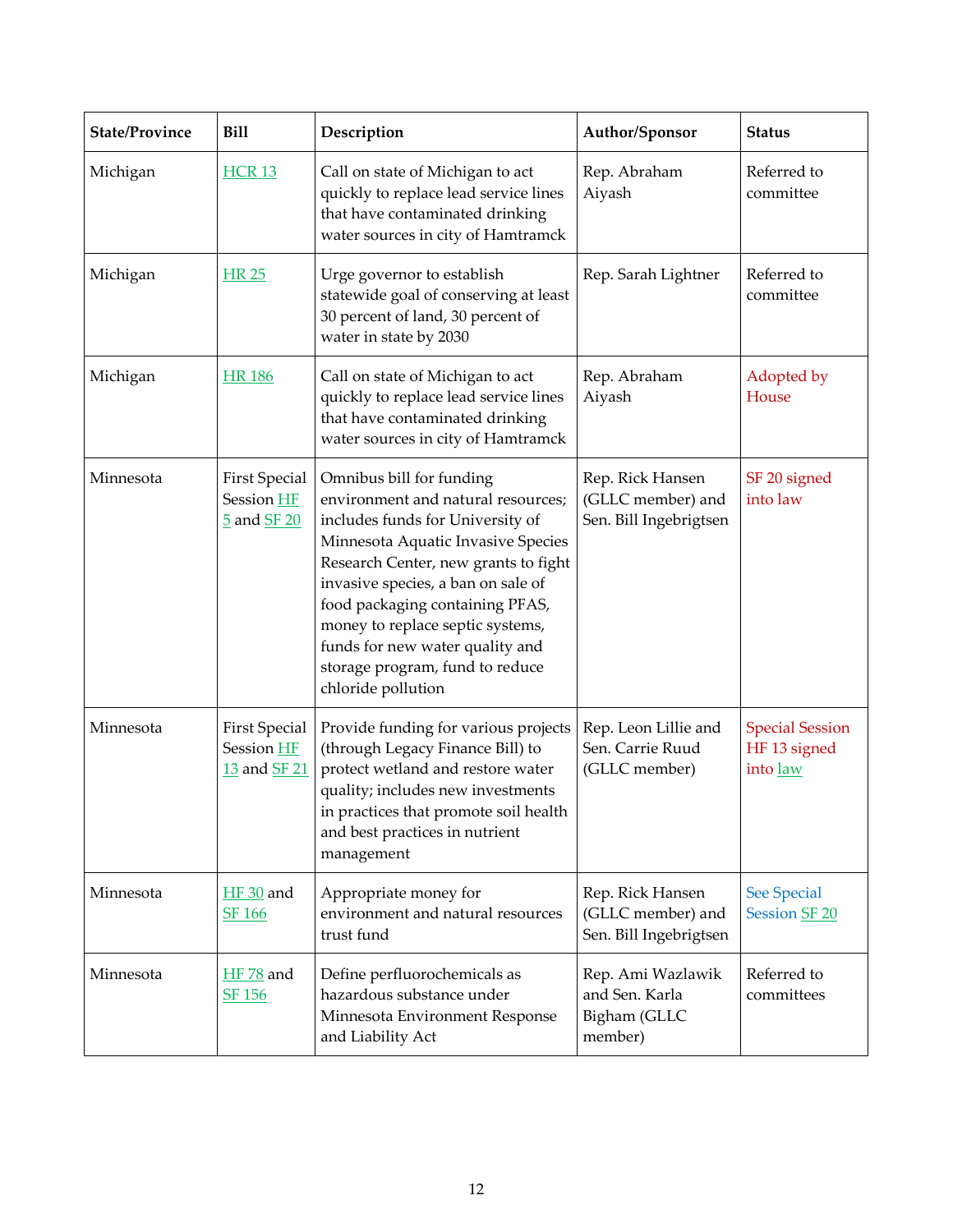| <b>State/Province</b> | <b>Bill</b>                        | Description                                                                                                                                           | Author/Sponsor                                                  | <b>Status</b>                                  |
|-----------------------|------------------------------------|-------------------------------------------------------------------------------------------------------------------------------------------------------|-----------------------------------------------------------------|------------------------------------------------|
| Minnesota             | $HF 91$ and<br>SF 167              | Ban perchloroethylene, establish<br>cost-share program funding                                                                                        | Rep. Rick Hansen<br>(GLLC member) and<br>Sen. Bill Ingebrigtsen | HF 91 signed<br>into law                       |
| Minnesota             | $HF 99$ and<br>SF 369              | Appropriate \$15.5 million in bond<br>proceeds to conserve land and<br>protect water, soil quality                                                    | Rep. Rick Hansen<br>and Sen. Carrie Ruud<br>(GLLC members)      | Referred to<br>committees                      |
| Minnesota             | <b>HF</b> 151 and<br>SF 690        | Make appropriations for<br>environment and natural resources<br>trust fund                                                                            | Rep. Rick Hansen<br>(GLLC member) and<br>Sen. Bill Ingebrigtsen | HF 151 reported<br>out of<br>committee         |
| Minnesota             | <b>HF</b> 157 and<br><b>SF 247</b> | Ban manufacture, sale of fishing<br>tackles that contain lead                                                                                         | Rep. Peter Fischer<br>and Sen. Charles<br>Wiger                 | Referred to<br>committees                      |
| Minnesota             | <b>HF 242</b> and<br><b>SF 72</b>  | Allow repair, replacement of<br>subsurface sewage treatment<br>system to be financed through<br>agriculture best management<br>practices loan program | Rep. Ami Wazlawik<br>and Sen. Karla<br>Bigham (GLLC<br>member)  | Referred to<br>committees                      |
| Minnesota             | <b>HF</b> 508 and<br><b>SF 251</b> | Establish tax credit for agricultural<br>riparian buffers                                                                                             | Rep. John Poston and<br>Sen. Rich Draheim                       | Referred to<br>committees                      |
| Minnesota             | <b>HF</b> 544                      | Provide low- and no-interest loans<br>to renovate rural municipal water<br>treatment facilities                                                       | Rep. Duane Quam<br>(GLLC member)                                | Referred to<br>committee                       |
| Minnesota             | <b>HF</b> 557 and<br><b>SF 357</b> | Modify requirements for replacing<br>wetland                                                                                                          | Rep. Shane Mekeland<br>and Sen. Andrew<br>Mathews               | Referred to<br>committees                      |
| Minnesota             | $HF 661$ and<br>SF 1506            | Appropriate money for Forever<br>Green Agriculture Initiative at<br>University of Minnesota to improve<br>conservation practices                      | Rep. Ginny Klevorn<br>and Sen. Scott Dibble                     | <b>See Special</b><br>Session HF <sub>13</sub> |
| Minnesota             | HF 629 and<br><b>SF 228</b>        | Require studies on sustainability of<br>groundwater, initiate pilot program,<br>require report on artificial aquifer<br>recharge                      | Rep. Steve Sandell<br>and Sen. Charles<br>Wiger                 | Referred to<br>committees                      |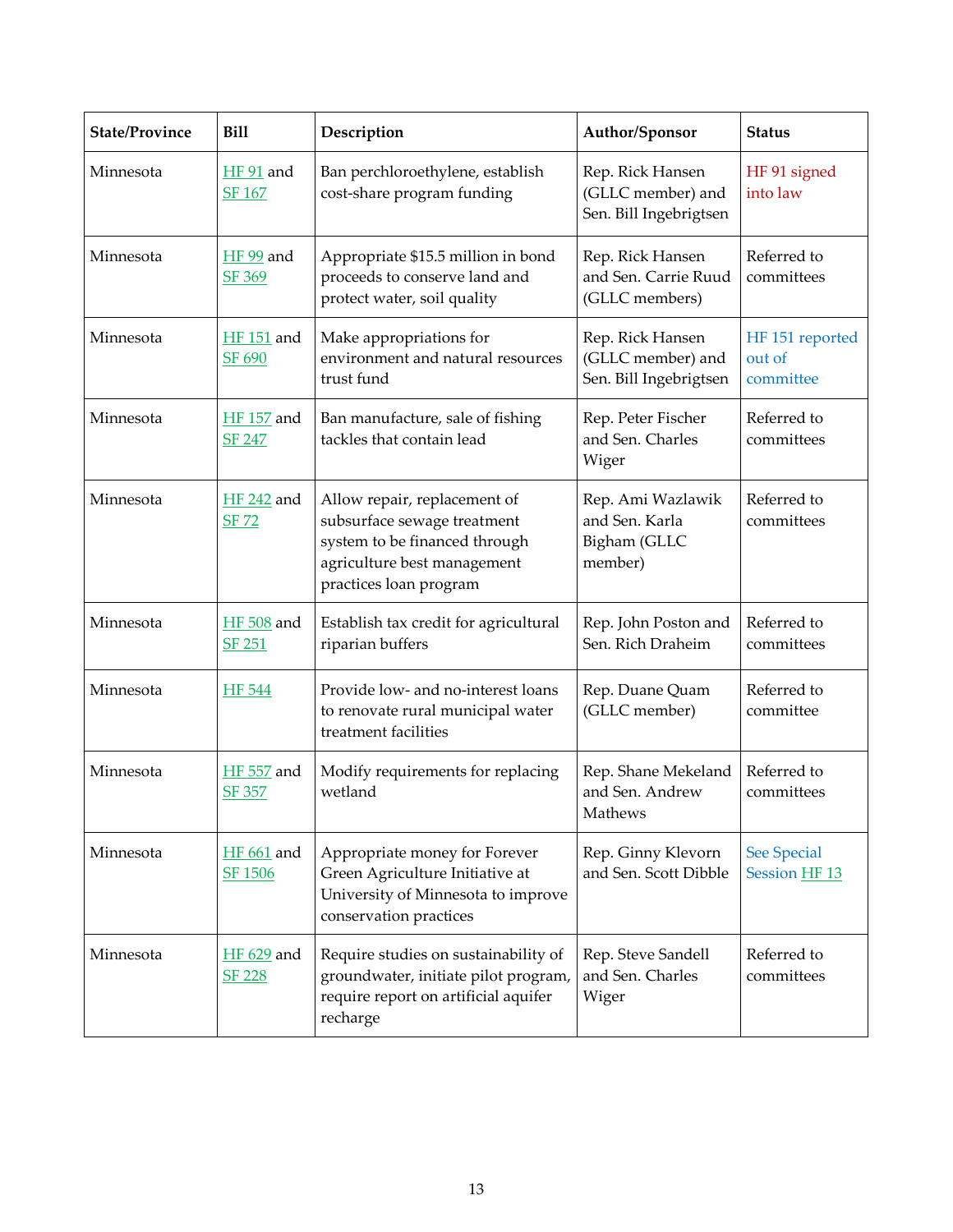| <b>State/Province</b> | <b>Bill</b>                         | Description                                                                                                                                                                                                                                                                   | Author/Sponsor                                                  | <b>Status</b>                          |
|-----------------------|-------------------------------------|-------------------------------------------------------------------------------------------------------------------------------------------------------------------------------------------------------------------------------------------------------------------------------|-----------------------------------------------------------------|----------------------------------------|
| Minnesota             | <b>HF</b> 630 and<br><b>SF 148</b>  | Require more monitoring of PFAS<br>and other contaminants in drinking<br>water, more well testing;<br>appropriate state dollars                                                                                                                                               | Rep. Peter Fischer<br>and Sen. Charles<br>Wiger                 | Referred to<br>committees              |
| Minnesota             | <b>HF</b> 639 and<br><b>SF 1342</b> | Appropriate \$1.2 million to<br>conserve environmentally sensitive<br>lands (Minnesota Reserve Program)                                                                                                                                                                       | Rep. Rick Hansen<br>and Sen. Kari<br>Dziedzic (GLLC<br>members) | HF 639 reported<br>out of<br>committee |
| Minnesota             | <b>HF</b> 701 and<br>SF 1113        | Establish soil-healthy farming goals,<br>create related financial incentives                                                                                                                                                                                                  | Rep. Todd Lippert<br>(GLLC member) and<br>Sen. Kent Eken        | HF 701 reported<br>out of<br>committee |
| Minnesota             | <b>HF</b> 731 and<br><b>SF 261</b>  | Require study evaluating impact of<br>storm water retention and<br>infiltration in urban areas on<br>groundwater and surface water,<br>including potential for<br>contamination from pollutants and<br>effects on stream water flow, lake<br>levels, and groundwater recharge | Rep. Paul Torkelson<br>(GLLC member) and<br>Sen. Bill Weber     | Referred to<br>committees              |
| Minnesota             | HF 839 and<br><u>SF 778</u>         | Establish grants to reduce amount<br>of inflow and infiltration in<br>wastewater systems                                                                                                                                                                                      | Rep. Rick Hansen<br>(GLLC member) and<br>Sen. Matt Klein        | Referred to<br>committees              |
| Minnesota             | <b>HF 881</b>                       | Establish new criteria for when<br>Pollution Control Agency may<br>establish and enforce a water<br>resource protection requirement for<br>groundwater                                                                                                                        | Rep. Steve Green                                                | Referred to<br>committee               |
| Minnesota             | <b>HF 885</b>                       | Allow for alternative wetland<br>mitigation instead of wetland<br>replacement under certain<br>circumstances                                                                                                                                                                  | Rep. Steve Green                                                | Referred to<br>committee               |
| Minnesota             | <b>HF</b> 886 and<br>SF 1971        | Require monitoring of groundwater<br>and surface water on state lands for<br>nitrogen                                                                                                                                                                                         | Rep. Steve Green and<br>Sen. Paul Utke                          | Referred to<br>committees              |
| Minnesota             | HF 932 and<br><b>SF 1037</b>        | Establish, provide funds for water<br>quality and storage program                                                                                                                                                                                                             | Rep. Peter Fischer<br>and Sen. Foung Hawj                       | Referred to<br>committees              |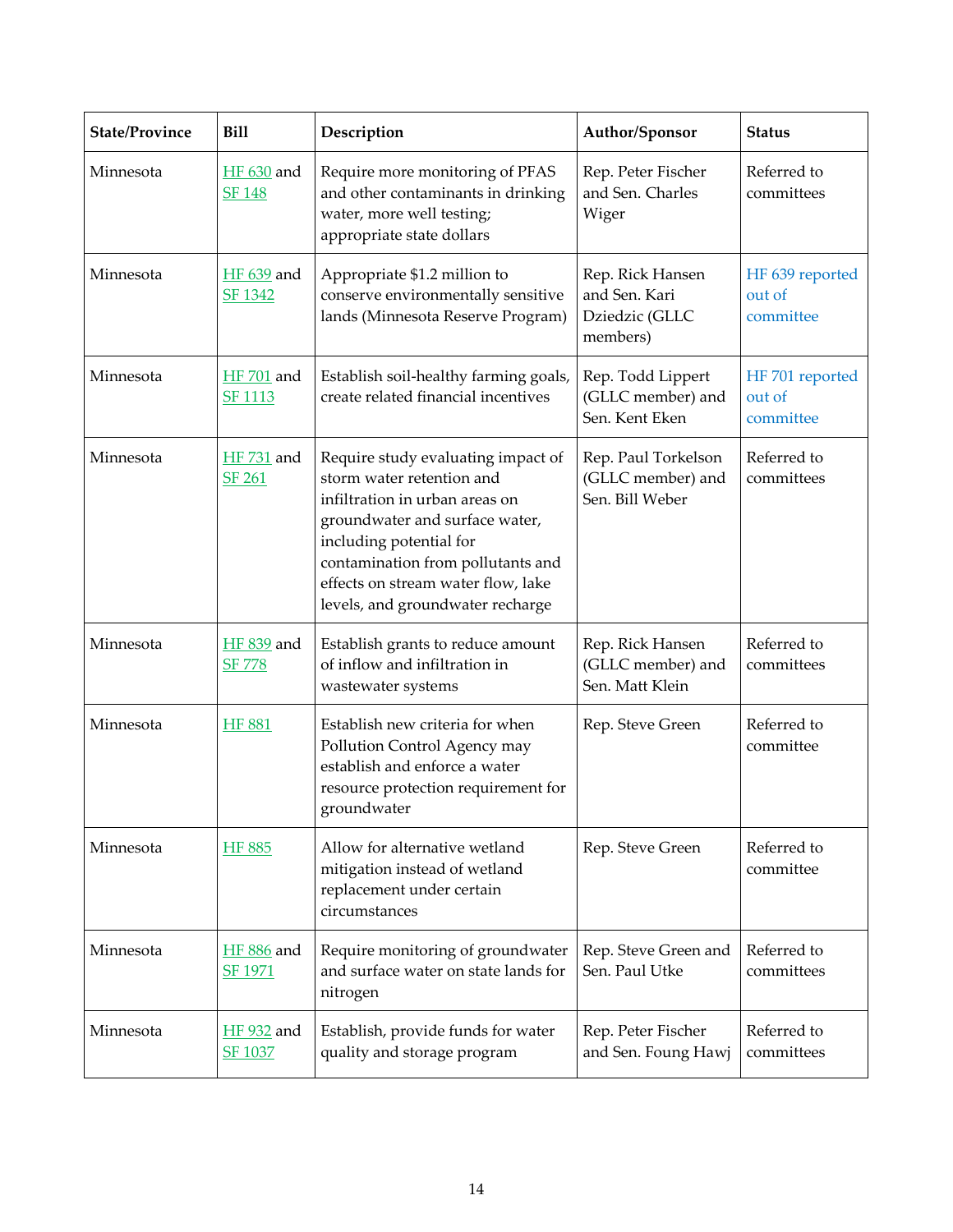| <b>State/Province</b> | <b>Bill</b>                        | Description                                                                                                                                                                                      | Author/Sponsor                                                  | <b>Status</b>                                  |
|-----------------------|------------------------------------|--------------------------------------------------------------------------------------------------------------------------------------------------------------------------------------------------|-----------------------------------------------------------------|------------------------------------------------|
| Minnesota             | <b>HF</b> 936 and<br>SF 1036       | Establish, appropriate funds for a<br>soil health cost-share program to<br>improve water quality, among other<br>objectives                                                                      | Rep. Todd Lippert<br>(GLLC member) and<br>Sen. Foung Hawj       | <b>See Special</b><br>Session HF <sub>13</sub> |
| Minnesota             | <b>HF 953 and</b><br>SF 1853       | Require public notification of sewer<br>facility overflow, wastewater<br>bypass or wastewater release                                                                                            | Rep. Rick Hansen<br>(GLLC member) and<br>Sen. Foung Hawj        | Referred to<br>committees                      |
| Minnesota             | <b>HF</b> 989 and<br><b>SF 881</b> | Provide funding for soil and water<br>conservation districts                                                                                                                                     | Rep. Paul Marquart<br>and Sen. Carrie Ruud<br>(GLLC member)     | Referred to<br>committees                      |
| Minnesota             | <b>HF 1010</b><br>and SF 793       | Provide funds for statewide soil<br>health action plan development<br>funding provided, precision<br>agriculture research and outreach,<br>agricultural best management<br>practice loan program | Rep. Todd Lippert<br>(GLLC member) and<br>Sen. Kent Eken        | Referred to<br>committees                      |
| Minnesota             | <b>HF</b> 1014<br>and SF 839       | Evaluate, apply whole effluent<br>toxicity as water-quality-based<br>effluent limitations and permit<br>conditions for discharges occurring<br>outside Lake Superior basin                       | Rep. Paul Marquart<br>and Sen. Mark<br>Johnson                  | Referred to<br>committees                      |
| Minnesota             | <b>HF 1033</b>                     | Designate perfluorochemicals<br>designated as hazardous substance                                                                                                                                | Rep. Ami Wazlawik                                               | Referred to<br>committee                       |
| Minnesota             | <b>HF 1076</b><br>and SF 959       | Appropriate funds for various<br>environmental programs, including<br>water quality and protection                                                                                               | Rep. Rick Hansen<br>(GLLC member) and<br>Sen. Bill Ingebrigtsen | <b>See Special</b><br>Session SF <sub>20</sub> |
| Minnesota             | <b>HF 1079</b><br>and SF 971       | Appropriate money from Clean<br>Water Fund                                                                                                                                                       | Rep. Leon Lillie and<br>Sen. Carrie Ruud<br>(GLLC member)       | <b>See Special</b><br>Session HF <sub>13</sub> |
| Minnesota             | <b>HF 1100</b><br>and SF 1000      | Issue bonds, appropriate money for<br>clean water                                                                                                                                                | Rep. Luke Frederick<br>and Sen. Gene<br>Dornink                 | Referred to<br>committees                      |
| Minnesota             | HF 1155                            | Provide funding to implement<br>program that reduces sources of<br>PFAS in drinking water                                                                                                        | Rep. Peter Fischer                                              | Referred to<br>committee                       |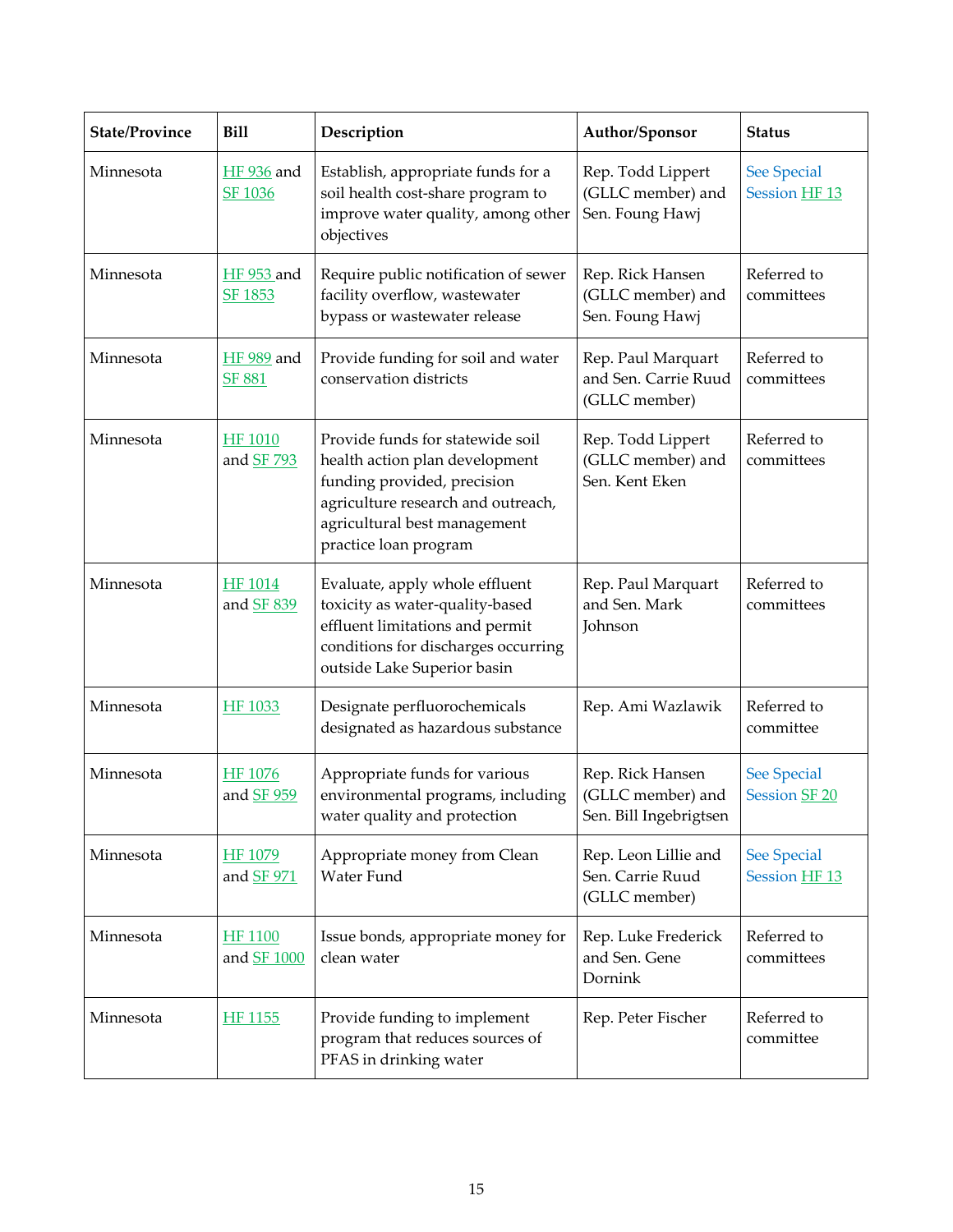| <b>State/Province</b> | <b>Bill</b>                          | Description                                                                                                                                                                                                                                  | Author/Sponsor                                                       | <b>Status</b>                                  |
|-----------------------|--------------------------------------|----------------------------------------------------------------------------------------------------------------------------------------------------------------------------------------------------------------------------------------------|----------------------------------------------------------------------|------------------------------------------------|
| Minnesota             | <b>HF 1177</b>                       | Provide a grant to develop a farmer-<br>owned cooperative working to<br>commercialize perennial and winter<br>annual crops                                                                                                                   | Rep. Todd Lippert<br>(GLLC member)                                   | Referred to<br>committee                       |
| Minnesota             | <b>HF 1237</b><br>and <b>SF 1851</b> | Designate perfluorochemicals as<br>hazardous substance, other<br>provisions                                                                                                                                                                  | Rep. Rick Hansen<br>(GLLC member) and<br>Sen. Foung Hawj             | Referred to<br>committee                       |
| Minnesota             | <b>HF 1257</b>                       | Require a cost equity study on<br>public water and wastewater<br>services                                                                                                                                                                    | Rep. Ron Kresha                                                      | Referred to<br>committee                       |
| Minnesota             | <b>HF</b> 1294                       | Prohibit water-use permits that<br>appropriate "vintage groundwater,"<br>require public meetings for certain<br>water-use permits                                                                                                            | Rep. Rick Hansen<br>(GLLC member)                                    | Referred to<br>committee                       |
| Minnesota             | HF 1296<br>and <b>SF</b> 566         | Repeal recent restrictions on<br>spreading manure, ban future<br>restrictions                                                                                                                                                                | Rep. Josh<br>Heintzeman and Sen.<br><b>Bill Weber</b>                | See Special<br>Session SF 20                   |
| Minnesota             | <b>HF 1491</b><br>and <b>SF</b> 1110 | Ban issuance of new water-use<br>permit to appropriate water in<br>excess of 1 million gallons per year<br>for bulk transport sale of water for<br>consumptive use to location more<br>than 50 miles from point of<br>proposed appropriation | Rep. Rick Hansen<br>and Sen. Carrie Ruud<br>(GLLC members)           | Referred to<br>committees                      |
| Minnesota             | <b>HF 1506</b><br>and SF 1389        | Appropriate money to advance<br>mining technologies that better<br>protect water quality                                                                                                                                                     | Rep. Julie Sandstede<br>and Sen. David<br>Tomassoni (GLLC<br>member) | <b>See Special</b><br>Session SF 20            |
| Minnesota             | <b>HF 1718</b>                       | Create new account to fund soil and<br>water conservation districts                                                                                                                                                                          | Rep. Peter Fischer                                                   | Referred to<br>committee                       |
| Minnesota             | HF 1733<br>and SF 2195               | Establish new fees to fund soil and<br>water conservation districts                                                                                                                                                                          | Rep. Rick Hansen<br>and Sen. Kari<br>Dziedzic (GLLC<br>members)      | <b>HF 1733</b><br>reported out of<br>committee |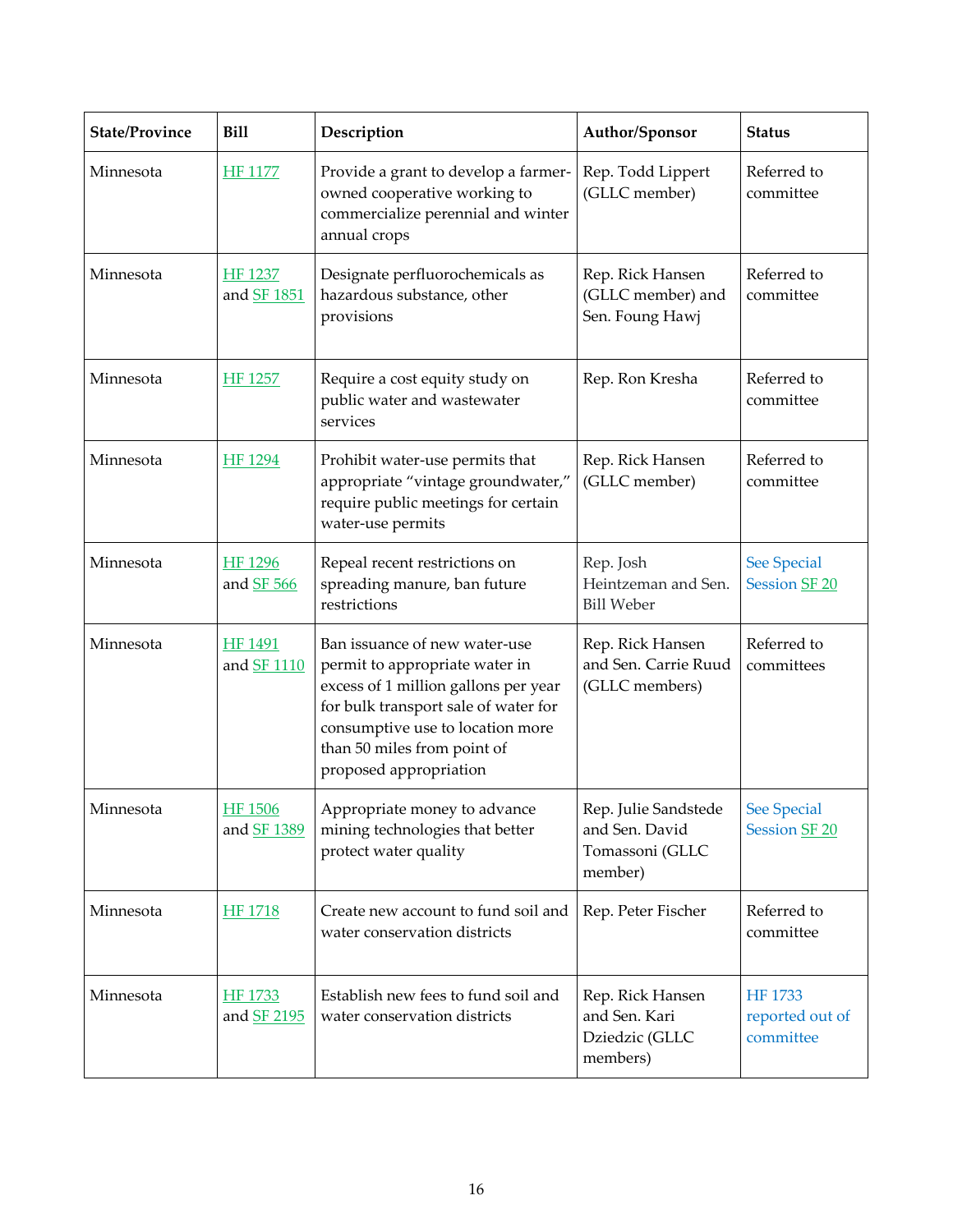| <b>State/Province</b> | <b>Bill</b>                          | Description                                                                                                                                                    | Author/Sponsor                                                      | <b>Status</b>                             |
|-----------------------|--------------------------------------|----------------------------------------------------------------------------------------------------------------------------------------------------------------|---------------------------------------------------------------------|-------------------------------------------|
| Minnesota             | <b>HF 1806</b><br>and SF 2205        | Establish program to remediate<br>contaminated water supply wells                                                                                              | Rep. Todd Lippert<br>(GLLC member) and<br>Sen. Andrew<br>Mathews    | Referred to<br>committees                 |
| Minnesota             | <b>HF 1896</b>                       | Increase watercraft surcharge to<br>establish invasive species research<br>account                                                                             | Rep. Kelly Morrison                                                 | Referred to<br>committee                  |
| Minnesota             | <b>HF 2057</b>                       | Fund new groundwater storage and<br>recovery initiatives                                                                                                       | Rep. Steve Sandell                                                  | Referred to<br>committee                  |
| Minnesota             | <b>HF 2237</b>                       | Modify state rules on water<br>diversions and consumptive use<br>requirements                                                                                  | Rep. Greg Boe (GLLC<br>member)                                      | Referred to<br>committee                  |
| Minnesota             | HF 2368                              | Re-establish Legislative Water<br>Commission, require statewide<br>drinking water plan, and establish<br>soil and water conservation district<br>grant program | Rep. Peter Fischer                                                  | Referred to<br>committee                  |
| Minnesota             | <b>HF 2650</b><br>and <b>SF 2531</b> | Establish a residential lead service<br>line replacement grant program                                                                                         | Rep. Sydney Jordan<br>and Sen. Jennifer<br>McEwen (GLLC<br>members) | Referred to<br>committees                 |
| Minnesota             | HF 2719<br>and SF 3020               | Provide state incentives for<br>participation in Conservation<br>Reserve Program                                                                               | Rep. Rick Hansen<br>(GLLC member) and<br>Sen. Bill Ingebrigsten     | Referred to<br>committees                 |
| Minnesota             | <b>HF 2906</b><br>and SF 3403        | Prohibit PFAS in cosmetics                                                                                                                                     | Rep. Ami Wazlawik<br>and Sen. Karla<br>Bigham (GLLC<br>member)      | <b>HF 2906</b><br>adopted by<br>committee |
| Minnesota             | HF 2907<br>and SF 3327               | Prohibit PFAS in cookware                                                                                                                                      | Rep. Ami Wazlawik<br>and Sen. John Marty                            | <b>HF 2907</b><br>adopted by<br>committee |
| Minnesota             | HF 2952<br>and SF 3441               | Prohibit PFAS in ski wax                                                                                                                                       | Rep. Ami Wazlawik<br>and Sen. Jennifer<br>McEwen (GLLC<br>member)   | <b>HF 2952</b><br>adopted by<br>committee |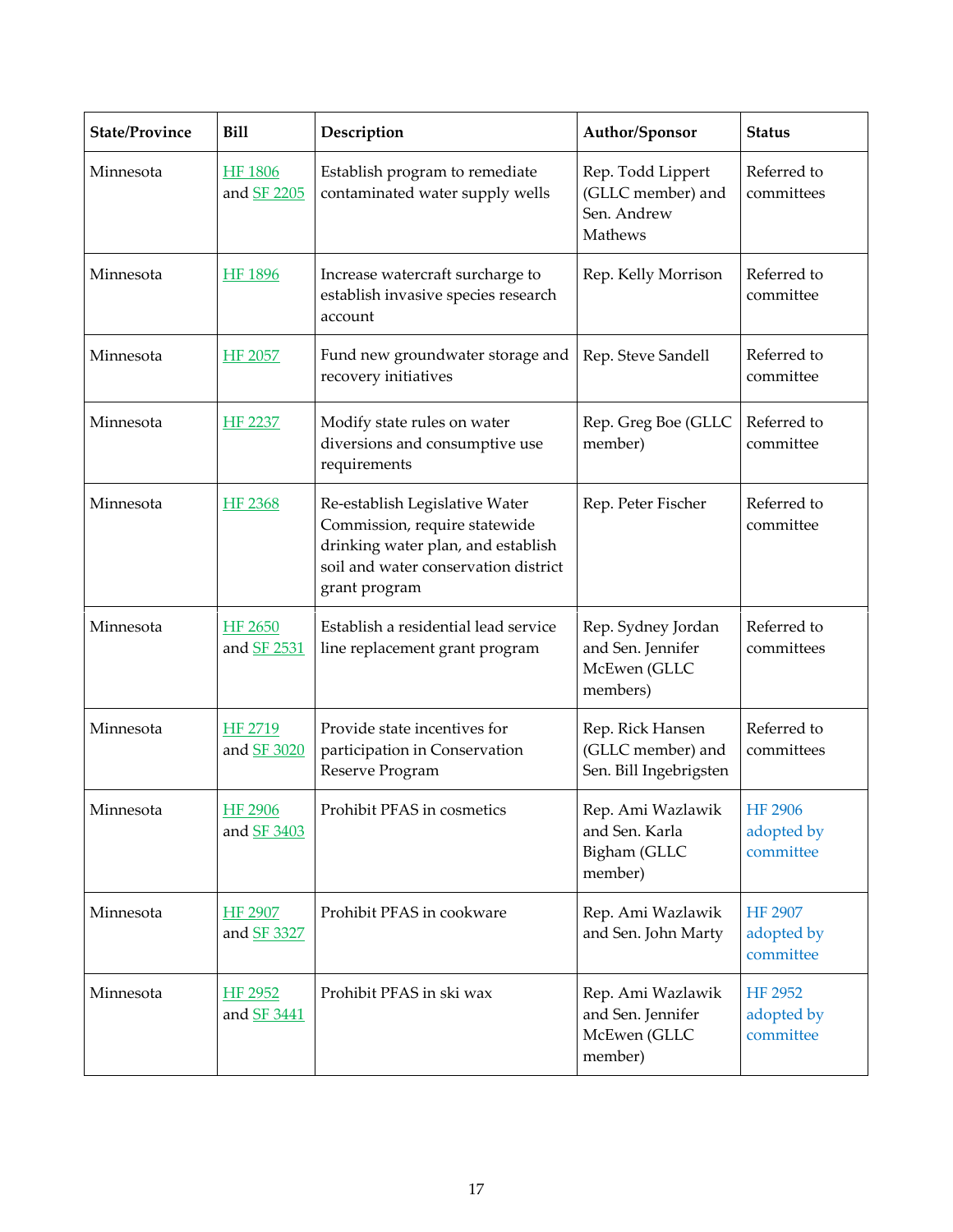| <b>State/Province</b> | <b>Bill</b>                                    | Description                                                                                                                 | Author/Sponsor                                              | <b>Status</b>                      |
|-----------------------|------------------------------------------------|-----------------------------------------------------------------------------------------------------------------------------|-------------------------------------------------------------|------------------------------------|
| Minnesota             | HF 2908, HF<br>4377, SF<br>2768 and SF<br>4125 | Establish certified salt applicator<br>program                                                                              | Rep. Peter Fischer<br>and Sen. Carrie Ruud<br>(GLLC member) | Passed by<br>committees            |
| Minnesota             | <b>HF 3003</b><br>and <b>SF 3118</b>           | Appropriate money for lead testing<br>and remediation                                                                       | Rep. Patty Acomb<br>(GLLC member) and<br>Sen. Charles Wiger | Referred to<br>committees          |
| Minnesota             | <b>HF 3004</b><br>and <b>SF 3113</b>           | Appropriate money for<br>groundwater storage and recovery<br>program                                                        | Rep. Patty Acomb<br>(GLLC member) and<br>Sen. Bill Weber    | Referred to<br>committees          |
| Minnesota             | <b>HF 3006</b><br>and <b>SF 3117</b>           | Appropriate money for well water<br>testing program                                                                         | Rep. Patty Acomb<br>(GLLC member) and<br>Sen. Charles Wiger | Referred to<br>committees          |
| Minnesota             | HF 3031<br>and <b>SF 3119</b>                  | Facilitate use of artificial recharge<br>when needed; appropriate money<br>for managing groundwater storage<br>and recovery | Rep. Peter Fischer<br>and Sen. Bill Weber                   | Referred to<br>committees          |
| Minnesota             | <b>HF 3032</b><br>and <b>SF 2812</b>           | Establish pilot project to study,<br>create model for sustainable use of<br>watershed or aquifer                            | Rep. Peter Fischer<br>and Sen. Kent Eken                    | Referred to<br>committees          |
| Minnesota             | HF 3075<br>and SF 3326                         | Require manufacturers to provide<br>notice to state of use of PFAS in<br>products                                           | Rep. Ami Wazlawik<br>and Sen. John Marty                    | HF 3075<br>adopted by<br>committee |
| Minnesota             | HF 3076<br>and SF 3345                         | Ban PFAS in apparel                                                                                                         | Rep. Ami Wazlawik<br>and Sen. Scott Dibble                  | Referred to<br>committees          |
| Minnesota             | HF 3121<br>and SF 2809                         | Fund development of statewide<br>drinking water safety action plan                                                          | Rep. Paul Torkelson<br>(GLLC member) and<br>Sen. Kent Eken  | Referred to<br>committees          |
| Minnesota             | <b>HF 3127</b><br>and SF 2686                  | Re-establish Legislative Water<br>Commission                                                                                | Rep. John Poston and<br>Sen. Chris Eaton<br>(GLLC member)   | Referred to<br>committees          |
| Minnesota             | HF 3128<br>and SF 2685                         | Re-establish advisory council on<br>water supply systems and<br>wastewater treatment facilities                             | Rep. John Poston and<br>Sen. Chris Eaton<br>(GLLC member)   | Referred to<br>committees          |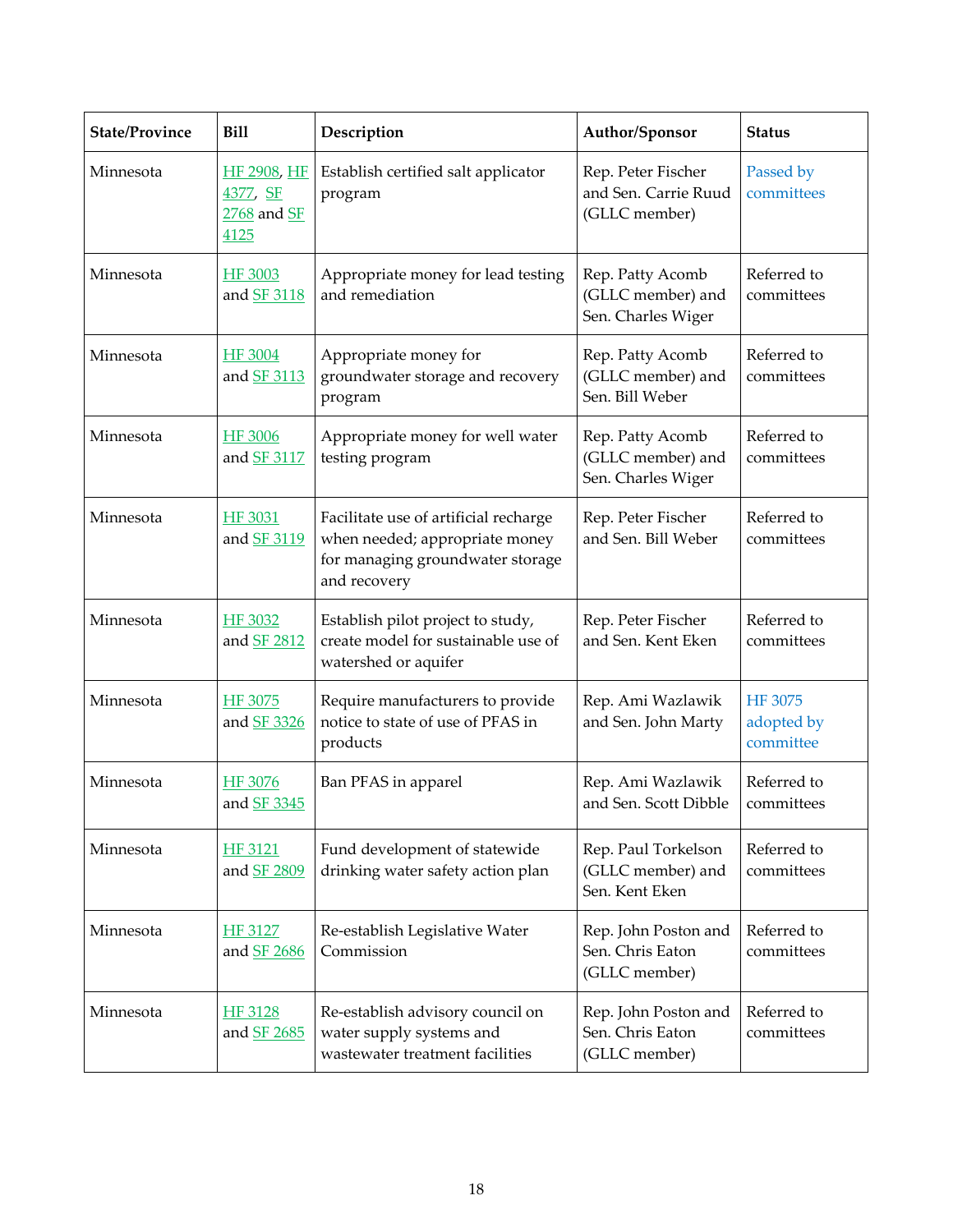| <b>State/Province</b> | <b>Bill</b>                          | Description                                                                                                                       | Author/Sponsor                                                                | <b>Status</b>                                                 |
|-----------------------|--------------------------------------|-----------------------------------------------------------------------------------------------------------------------------------|-------------------------------------------------------------------------------|---------------------------------------------------------------|
| Minnesota             | <b>HF 3180</b><br>and SF 3307        | Ban PFAS in certain home and<br>commercial furnishing                                                                             | Rep. Sydney Jordan<br>and Sen. Karla<br>Bigham (GLLC<br>members)              | <b>HF 3180</b><br>adopted by<br>committee                     |
| Minnesota             | HF 3202                              | Reduce public exposure to<br>chemicals in products; strengthen<br>manufacturer disclosure<br>requirements; prohibit certain sales | Rep. Ami Wazlawik                                                             | Referred to<br>committee                                      |
| Minnesota             | <b>HF 3311</b><br>and <b>SF 3509</b> | Provide funding for state to assume<br>role of permitting under Section 404<br>of U.S. Clean Water Act                            | Rep. Rob Ecklund<br>and Sen. Justin<br>Eichorn                                | Referred to<br>committees                                     |
| Minnesota             | HF 3459<br>and SF 3700               | Issue bonds, appropriate money for<br>water quality and storage program                                                           | Rep. Todd Lippert<br>(GLLC member) and<br>Sen. Bill Weber                     | Referred to<br>committees                                     |
| Minnesota             | HF 3438<br>and SF 3701               | Appropriate money from Clean<br>Water Fund                                                                                        | Rep. Leon Lillie and<br>Sen. Esther Agbaje                                    | Referred to<br>committees                                     |
| Minnesota             | HF 3571<br>and SF 3669               | Prohibit PFAS in juvenile products                                                                                                | Rep. Carlie Kotyza-<br>Witthuhn and Sen.<br>Steve Cwodzinski<br>(GLLC member) | <b>HF 3571</b><br>adopted by<br>committee                     |
| Minnesota             | HF 3579<br>and SF 3675               | Include hospitals, nursing homes,<br>schools and child care facilities on<br>priority lists for water allocations                 | Rep. Peter Fischer<br>and Sen. Charles<br>Wiger                               | Referred to<br>committees                                     |
| Minnesota             | <b>HF 3598</b><br>and SF 3750        | Assist local governments in<br>improving water efficiency, among<br>other provisions                                              | Rep. Rick Hansen<br>(GLLC member) and<br>Sen. Bill Ingebrigsten               | <b>HF 3598</b><br>reported out of<br>committee                |
| Minnesota             | HF 3617<br>and SF 3748               | Appropriate money for grant<br>programs related to preventing<br>introduction, spread of invasive<br>species                      | Rep. Rick Hansen<br>(GLLC member) and<br>Sen. Bill Ingebrigsten               | HF 3617<br>adopted by<br>committee                            |
| Minnesota             | HF 3765<br>and SF 4043               | Appropriate money from<br><b>Environment and Natural</b><br>Resources Trust Fund                                                  | Rep. Rick Hansen<br>(GLLC member) and<br>Sen. Torrey Westrom                  | HF 3765 passed<br>by House; SF<br>4043 passed by<br>committee |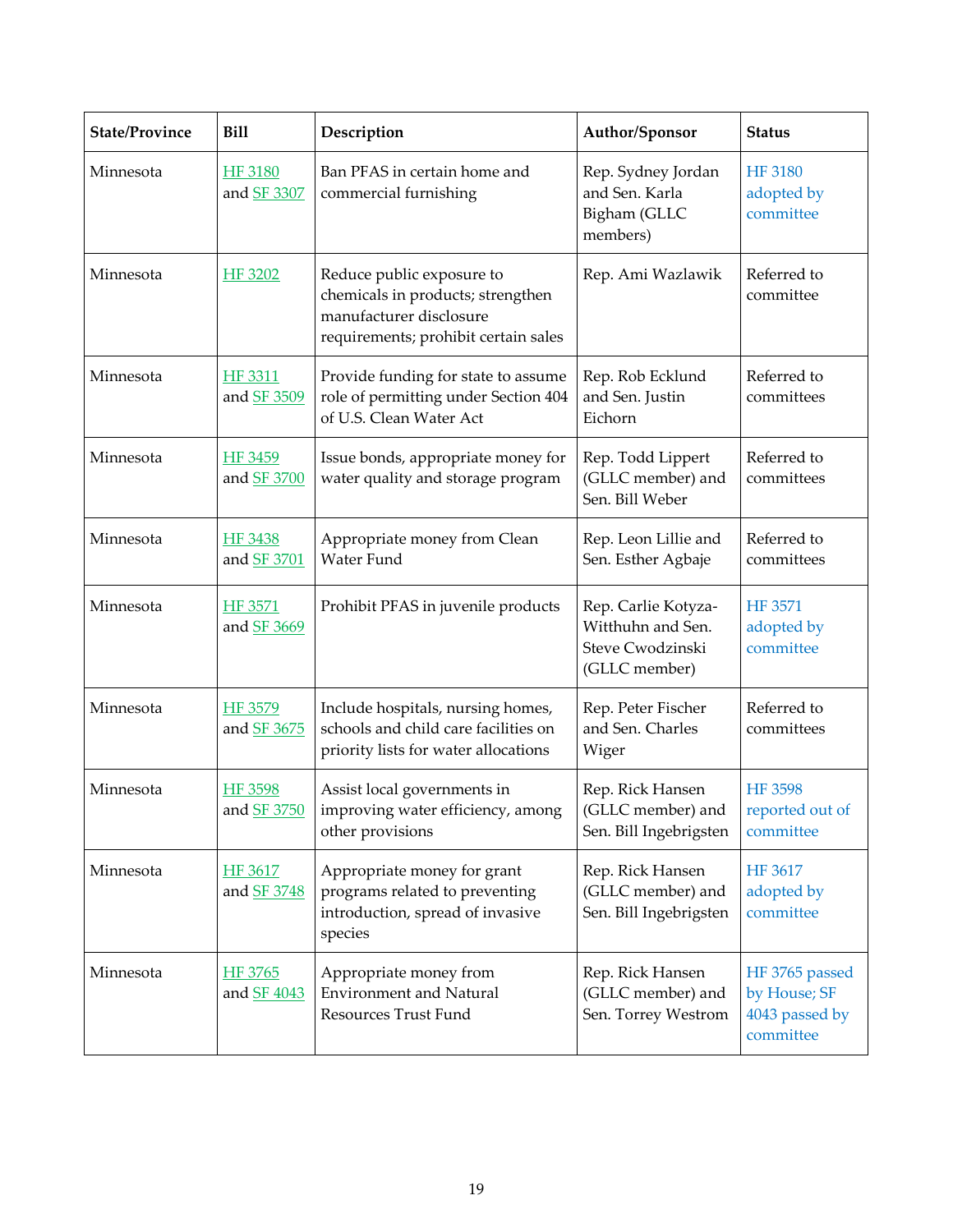| <b>State/Province</b> | <b>Bill</b>                          | Description                                                                                                                                   | Author/Sponsor                                                      | <b>Status</b>                             |
|-----------------------|--------------------------------------|-----------------------------------------------------------------------------------------------------------------------------------------------|---------------------------------------------------------------------|-------------------------------------------|
| Minnesota             | HF 3719<br>and SF 3913               | Establish state aid program for soil<br>and water conservation districts                                                                      | Rep. Liz Reyer and<br>Sen. Ann Rest (GLLC<br>member)                | Referred to<br>committees                 |
| Minnesota             | HF 3761<br>and SF 4249               | Modify enforcement authority of<br>water appropriations                                                                                       | Rep. Jamie Becker-<br>Finn and Sen. Mary<br>Kunesh (GLLC<br>member) | HF 3761<br>adopted by<br>committee        |
| Minnesota             | HF 3813<br>and SF 3539               | Issue bonds, appropriate money for<br>water quality and storage program                                                                       | Rep. John Huot and<br>Sen. Bill Weber                               | Referred to<br>committees                 |
| Minnesota             | <b>HF 3858</b><br>and <b>SF 3545</b> | Change water infrastructure<br>funding program; establish<br>wastewater technical planning<br>program; issue bonds and make<br>appropriations | Rep. Liz Boldon and<br>Sen. Andrew Lang                             | Referred to<br>committees                 |
| Minnesota             | <b>HF 3888</b><br>and SF 3633        | Provide funding for plan that sets<br>foundation for clean water supply<br>over next 50 years                                                 | Rep. Kelly Morrison<br>and Sen. Jennifer<br>McEwen (GLLC<br>member) | Referred to<br>committees                 |
| Minnesota             | <b>HF 3960</b><br>and <b>SF 3318</b> | Request university study related to<br>exposure to PFAS                                                                                       | Rep. Keith Franke<br>and Sen. Karla<br>Bigham (GLLC<br>member)      | Referred to<br>committees                 |
| Minnesota             | HF 4115<br>and SF 4121               | Establish grant program to replace<br>lead service lines                                                                                      | Rep. Sydney Jordan<br>and Sen. David<br>Senjem (GLLC<br>members)    | <b>HF 4115</b><br>adopted by<br>committee |
| Minnesota             | <b>HF 4204</b><br>and <b>SF 4331</b> | Establish Office of Water Policy                                                                                                              | Rep. Steve Sandell<br>and Sen. Chris Eaton<br>(GLLC member)         | Referred to<br>committees                 |
| Minnesota             | <b>HF 4377</b><br>and SF 4125        | Appropriate money from Clean<br>Water Fund                                                                                                    | Rep. Rick Hansen<br>and Kari Dziedzic<br>(GLLC members)             | HF 4377<br>adopted by<br>committee        |
| Minnesota             | <b>HF 4408</b>                       | Add notification requirements<br>regarding water pollution                                                                                    | Rep. Rick Hansen<br>(GLLC member)                                   | Referred to<br>committee                  |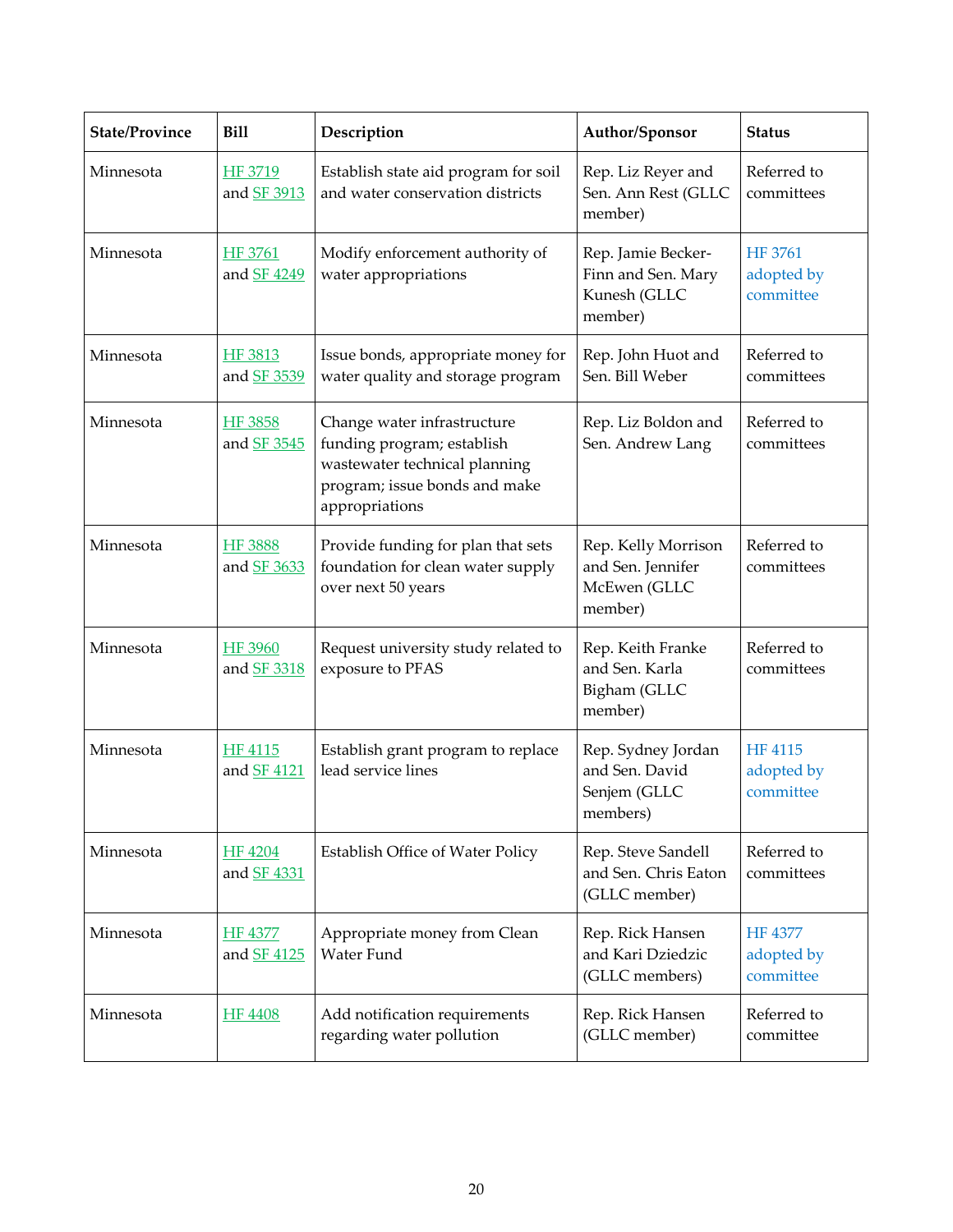| <b>State/Province</b> | <b>Bill</b>                         | Description                                                                                                                                                                                                         | Author/Sponsor                                                       | <b>Status</b>                       |
|-----------------------|-------------------------------------|---------------------------------------------------------------------------------------------------------------------------------------------------------------------------------------------------------------------|----------------------------------------------------------------------|-------------------------------------|
| Minnesota             | HF 4429<br>and SF 4422              | Require community water system to<br>inventory lead service lines and<br>develop plan for replacing them                                                                                                            | Rep. Sydney Jordan<br>and Sen. Kari<br>Dziedzic (GLLC<br>members)    | Referred to<br>committees           |
| Minnesota             | <b>HF 4479</b><br>and HF<br>4480    | Fund climate adaptation and<br>resiliency                                                                                                                                                                           | Rep. Peter Fischer                                                   | Referred to<br>committee            |
| Minnesota             | <b>HF 4492</b><br>and SF 4062       | Omnibus bill on environmental<br>policy and supplementary<br>appropriations                                                                                                                                         | Rep. Rick Hansen<br>(GLLC member) and<br>Sen. Bill Ingebrigsten      | SF 4062 passed<br>by Senate         |
| Minnesota             | HF 4563<br>and SF 4244              | Establish account for managing<br>water from legacy mines in state                                                                                                                                                  | Rep. Julie Sandstede<br>and Sen. David<br>Tomassoni (GLLC<br>member) | Referred to<br>committees           |
| Minnesota             | HF 4632<br>and SF 4323              | Provide grants to prevent discharge<br>of PFAS into Lake Superior                                                                                                                                                   | Rep. Rob Ecklund<br>and Sen. Tom Bakk                                | Referred to<br>committees           |
| Minnesota             | <b>HF 4786</b>                      | Provide funding to counties to<br>address impairment of inland lakes                                                                                                                                                | Rep. Rob Ecklund                                                     | Referred to<br>committee            |
| Minnesota             | <b>SF 373</b>                       | Ban food packaging that contains<br><b>PFAS</b>                                                                                                                                                                     | Sen. Karla Bigham<br>(GLLC member)                                   | Referred to<br>committee            |
| Minnesota             | <b>SF 884 and</b><br><b>HF 1660</b> | Develop training program that<br>promotes best management practices for<br>snow, ice removal and deicer<br>application and allows commercial<br>applicators to obtain certification as<br>water-friendly applicator | Sen. Chris Eaton<br>(GLLC member) and<br>Rep. Peter Fischer          | <b>See Special</b><br>Session SF 20 |
| Minnesota             | SF 2032                             | Ban sale of water sold in plastic<br>containers                                                                                                                                                                     | Sen. Jennifer McEwen<br>(GLLC member)                                | Referred to<br>committee            |
| Minnesota             | SF 2813                             | Prohibit sale of lead tackle                                                                                                                                                                                        | Sen. Charles Wiger                                                   | Referred to<br>committee            |
| New York              | <b>AB</b> 126 and<br>SB 1759        | Create state emerging<br>contaminants list, require 30<br>chemicals be added to it                                                                                                                                  | Assemblyman<br>Richard Gottfried<br>and Sen. James<br>Skoufis        | AB 126 signed<br>into law           |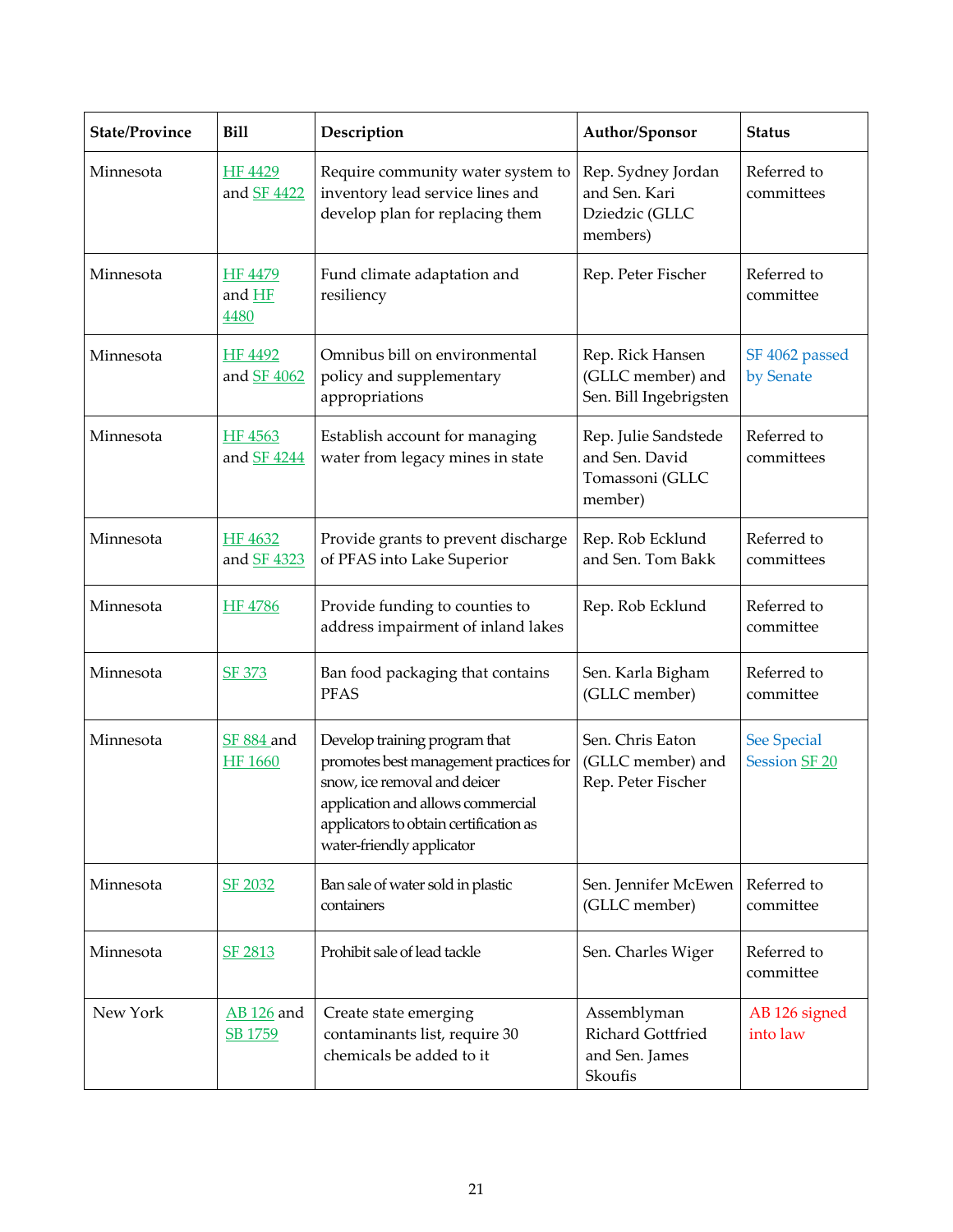| <b>State/Province</b> | <b>Bill</b>                  | Description                                                                                                                                           | Author/Sponsor                                                 | <b>Status</b>                               |
|-----------------------|------------------------------|-------------------------------------------------------------------------------------------------------------------------------------------------------|----------------------------------------------------------------|---------------------------------------------|
| New York              | <b>AB</b> 160 and<br>SB 2122 | Require annual testing of school<br>water systems for lead, make<br>results public; set lead action level<br>of 0.005 milligrams per liter            | Assemblyman<br>Richard Gottfried<br>and Sen. Gustavo<br>Rivera | SB 2122 signed<br>into law                  |
| New York              | <b>AB</b> 797 and<br>SB 2938 | Develop formula to calculate<br>residential water cost index,<br>require water works serving 1,000<br>or more customers to submit<br>indexes to state | Assemblyman<br>Kenneth Zebrowski<br>and Sen. Leroy<br>Comrie   | AB 797 passed<br>by Assembly                |
| New York              | <b>AB</b> 903 and<br>SB 355  | Ban use of drilling fluids, brine,<br>fracking wastewater from being<br>used on roads                                                                 | Assemblyman<br>Daniel O'Donnell<br>and Sen. Brad<br>Hoylman    | SB 355 vetoed                               |
| New York              | AB 1332<br>and SB<br>4480    | Ban use of fracking wastewater<br>from being used in de-icing roads<br>or suppressing dust on land                                                    | Assemblyman<br>Daniel Rosenthal<br>and Sen. Rachel May         | Referred to<br>committees                   |
| New York              | AB 1368<br>and SB 528        | Make right to clean air, water and a<br>healthful environment a<br>constitutional right                                                               | Assemblyman Steve<br>Englebright and Sen.<br>Robert Jackson    | AB 1368 passed<br>by Assembly<br>and Senate |
| New York              | AB 1404<br>and SB<br>2914    | Ban publicly owned treatment<br>plants from taking fracking<br>wastewater, with some exceptions                                                       | Assemblyman<br>Daniel Rosenthal<br>and Sen. Kevin<br>Parker    | Referred to<br>committees                   |
| New York              | <b>AB</b> 1478               | Establish one-year moratorium on<br>siting of sewage sludge processing<br>plants; require review of potential<br>environmental risks                  | Assemblyman<br>Angelo Santabarbara                             | Referred to<br>committee                    |
| New York              | <b>AB 1480</b>               | Appropriate \$100 million for<br>emergency municipal drinking<br>water, stormwater, wastewater<br>infrastructure grants                               | Assemblyman<br>Angelo Santabarbara                             | Referred to<br>committee                    |
| New York              | AB 3541<br>and SB<br>4712    | Set maximum contaminant level<br>for 1,4-Dioxane at 0.35 parts per<br>billion in potable water,<br>groundwater or treatment plant<br>runoff           | Assemblyman Jake<br>Ashby and Sen.<br>Anthony Palumbo          | Referred to<br>committees                   |
| New York              | AB 3604                      | Create Lake Erie bill of rights                                                                                                                       | Assemblyman Pat<br><b>Burke</b>                                | Referred to<br>committee                    |
| New York              | AB 3917                      | Require state to work with<br>homeowners in flood-prone areas<br>along Lake Erie and tributaries on<br>a shoreline resiliency plan                    | Assemblyman Pat<br><b>Burke</b>                                | Referred to<br>committee                    |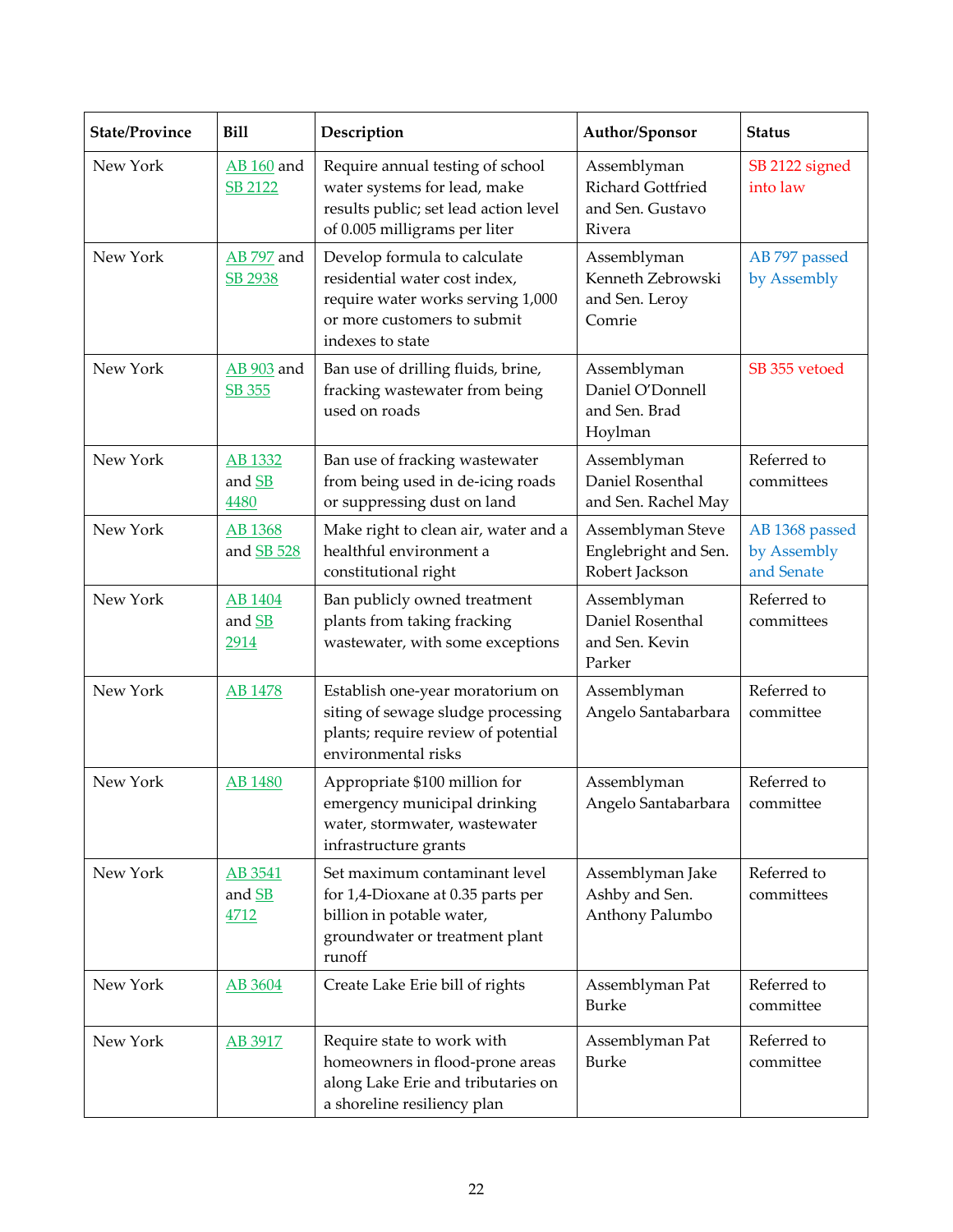| <b>State/Province</b> | <b>Bill</b>               | Description                                                                                                                                                                                    | Author/Sponsor                                                             | <b>Status</b>               |
|-----------------------|---------------------------|------------------------------------------------------------------------------------------------------------------------------------------------------------------------------------------------|----------------------------------------------------------------------------|-----------------------------|
| New York              | AB 3928                   | Declare waters of the state to be<br>public trust resources                                                                                                                                    | Assemblyman Steve<br>Englebright                                           | Referred to<br>committee    |
| New York              | AB 3971                   | Establish a drinking water bill of<br>rights                                                                                                                                                   | Assemblyman<br>Thomas Abinanti                                             | Referred to<br>committee    |
| New York              | AB 4002                   | Expand protection of freshwater<br>wetlands by requiring restoration<br>of them and adjacent areas                                                                                             | Assemblyman Steve<br>Englebright                                           | Referred to<br>committee    |
| New York              | AB 4027                   | Ban fracking; ban acceptance,<br>disposal and/or processing of any<br>fracking fluid                                                                                                           | Assemblyman<br>William Colton                                              | Referred to<br>committee    |
| New York              | AB 4245<br>and SB<br>7530 | Allow funds from environmental<br>protection fund to be used for land<br>acquisition, flood mitigation and<br>coastal resiliency                                                               | Assemblyman Steve<br>Englebright and Sen.<br><b>Shelley Mayer</b>          | Referred to<br>committees   |
| New York              | AB 4371<br>and SB<br>1859 | Charge Department of<br><b>Environmental Conservation to</b><br>work with homeowners in flood-<br>prone areas along Lake Ontario<br>and the St. Lawrence River on<br>shoreline resiliency plan | Assemblyman Mark<br>Walczyk (GLLC<br>member) and Sen.<br>Patty Ritchie     | Referred to<br>committees   |
| New York              | AB 4551<br>and SB<br>1256 | Require potable water in schools,<br>state and local parks to be tested<br>for lead at least once every three<br>years; any lead found must be<br>abated within 90 days                        | Assemblyman<br>Daniel O'Donnell<br>and Sen. Michael<br>Gianaris            | SB 1256 passed<br>by Senate |
| New York              | AB 4961<br>and SB<br>5564 | Require oil/gas drillers and<br>producers to restore or replace<br>water supply they contaminate                                                                                               | Assemblyman Andy<br>Goodell; Sens. Todd<br>Kaminsky and<br>Anthony Palumbo | Referred to<br>committees   |
| New York              | AB 5136                   | Ban use of waste from oil/gas<br>extraction or storage on highways                                                                                                                             | Assemblyman<br>Thomas Abinanti                                             | Referred to<br>committee    |
| New York              | AB 5295                   | Authorize county-optional Stream<br>Maintenance and Flood Control<br>Program                                                                                                                   | Assemblyman Joe<br>Angelino                                                | Referred to<br>committee    |
| New York              | AB 5302                   | Create concentrated-animal-<br>feeding-operation compliance<br>revolving loan fund to help<br>farmers plan, implement certified<br>nutrient management plans                                   | Assemblyman Joe<br>Angelino                                                | Referred to<br>committee    |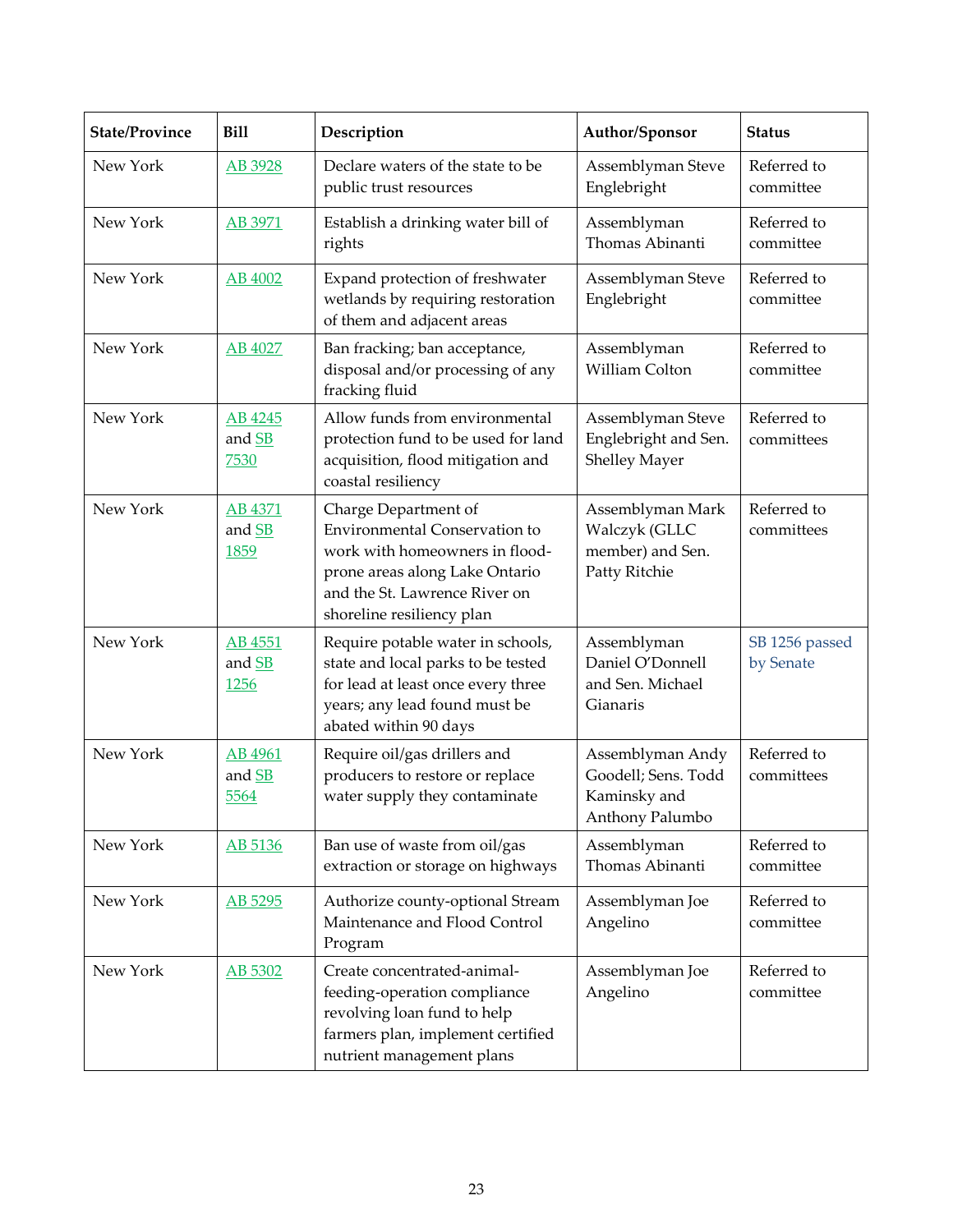| <b>State/Province</b> | <b>Bill</b>                          | Description                                                                                                                                                                                                           | Author/Sponsor                                                                    | <b>Status</b>                 |
|-----------------------|--------------------------------------|-----------------------------------------------------------------------------------------------------------------------------------------------------------------------------------------------------------------------|-----------------------------------------------------------------------------------|-------------------------------|
| New York              | AB 5386<br>and SB<br>4722            | Establish Soil Health & Climate<br>Resiliency Act; fund projects to<br>encourage water management                                                                                                                     | Assemblywoman<br>Donna Lupardo and<br>Sen. Michelle<br>Hinchey                    | AB 5386 signed<br>into law    |
| New York              | AB 5904<br>and SB<br>5314            | Ban use of Pentachlorophenol<br>(PCP)-treated utility poles; require<br>warnings on extant poles in<br>counties of one million or more<br>where primary drinking water<br>source is designated sole-source<br>aquifer | Assemblymen<br>Steven Otis and<br>David McDonough,<br>and Sen. Anthony<br>Palumbo | Referred to<br>committees     |
| New York              | AB 6608<br>and SB<br>2142            | Require disclosure of lead-based<br>paint test reports in real estate<br>transactions                                                                                                                                 | Assemblyman J.D.<br>Rivera and Sen.<br>Brian Kavanaugh                            | AB 6608 passed<br>by Assembly |
| New York              | <b>SB 48</b>                         | Establish standards for testing<br>drinking water from privately-<br>owned wells                                                                                                                                      | Sen. Brad Hoylman                                                                 | Referred to<br>committee      |
| New York              | <b>SB 224</b> and<br><b>SB 3968A</b> | Help pay for replacing,<br>rehabilitating local, municipally<br>owned water and sewage systems                                                                                                                        | Sens. James Tedisco<br>and Michelle<br>Hinchey                                    | Referred to<br>committees     |
| New York              | SB 2274                              | Establish reporting, public hearing<br>requirements for Lake Ontario-St.<br>Lawrence River Flood Prevention,<br>Response, Recovery and Mitigation<br><b>Task Force</b>                                                | Sen. Pamela<br>Helming (GLLC<br>member)                                           | Referred to<br>committee      |
| New York              | SB 2604                              | Establish Lake Ontario-St.<br>Lawrence River Flood Prevention,<br>Response, Recovery program;<br>allow governor to activate National<br>Guard in accordance with the<br>program                                       | Sen. Pamela<br>Helming (GLLC<br>member)                                           | Referred to<br>committee      |
| New York              | SB 2641                              | <b>Establish Drinking Water Quality</b><br>Institute to make recommendations<br>on ensuring safety of potable water                                                                                                   | Sen. Patrick Gallivan<br>(GLLC member)                                            | Referred to<br>committee      |
| New York              | SB 4011                              | Set maximum levels for PFCAs and<br>PFSAs in drinking water                                                                                                                                                           | Sen. Neil Breslin                                                                 | Referred to<br>committee      |
| New York              | SB 4099                              | Ban horizontal drilling and<br>fracking                                                                                                                                                                               | Sen. Kevin Parker                                                                 | Referred to<br>committee      |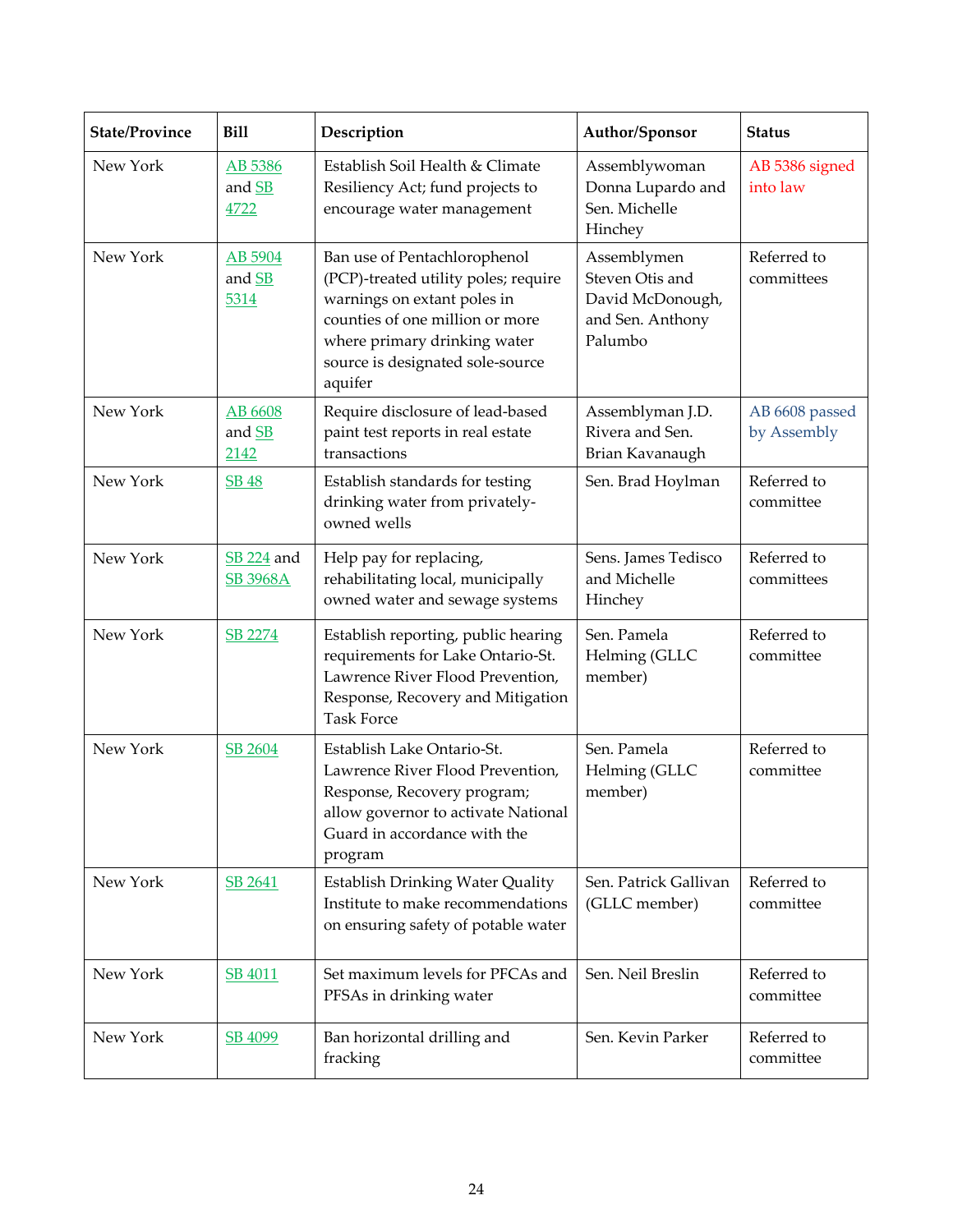| <b>State/Province</b> | <b>Bill</b>               | Description                                                                                                                                                                                                                                   | Author/Sponsor                                           | <b>Status</b>             |
|-----------------------|---------------------------|-----------------------------------------------------------------------------------------------------------------------------------------------------------------------------------------------------------------------------------------------|----------------------------------------------------------|---------------------------|
| New York              | SB 5027                   | Establish carpet stewardship<br>program and board to keep carpets<br>out of solid waste streams                                                                                                                                               | Sens. Brian<br>Kavanaugh and May<br>Biaggi               | Passed by the<br>Senate   |
| New York              | SB 6041                   | Require state-funded highway<br>projects to include assessment,<br>repair of water infrastructure;<br>provides access for such work                                                                                                           | Sen. Michelle<br>Hinchey                                 | Referred to<br>committee  |
| New York              | SB 6719                   | Ban sale of single-use plastic water<br>bottles not made from at least 75%<br>recycled plastic; require restaurants<br>to fill customers' water bottles with<br>tap water                                                                     | Sen. Brian<br>Kavanaugh                                  | Referred to<br>committee  |
| New York              | SB 6969                   | Require Department of Health to<br>create standards for residential<br>lead remediation and abatement;<br>require lead testing before sale of<br>residential property; create tax<br>credits for homeowners who<br>successfully mitigate lead | Sen. Brian<br>Kavanaugh                                  | Referred to<br>committee  |
| New York              | <b>SB 8188</b>            | Ban sale of anti-fogging sprays and<br>wipes containing PFAS                                                                                                                                                                                  | Sen. Brad Hoylman                                        | Referred to<br>committee  |
| New York              | AB 7063<br>and SB<br>6291 | Ban use of PFAS in clothing as an<br>intentionally added chemical                                                                                                                                                                             | Assemblywoman<br>Patricia Fahy and<br>Sen. Brad Hoylman  | Referred to<br>committees |
| New York              | AB 6974                   | Create a 20-year property tax<br>exemption for preventative<br>maintenance with erosion<br>protection structures on property<br>near Lake Ontario                                                                                             | Assemblyman<br>William Barclay                           | Referred to<br>committee  |
| New York              | AB 8363<br>and SB<br>8364 | Ban sale of cosmetics containing<br><b>PFAS</b>                                                                                                                                                                                               | Assemblyman Steve<br>Englebright and Sen.<br>Liz Krueger | Referred to<br>committees |
| New York              | AB 8399                   | Establishe a moratorium on<br>building, placing of wind turbines<br>in Lake Ontario                                                                                                                                                           | Assemblyman Josh<br>Jensen                               | Referred to<br>committee  |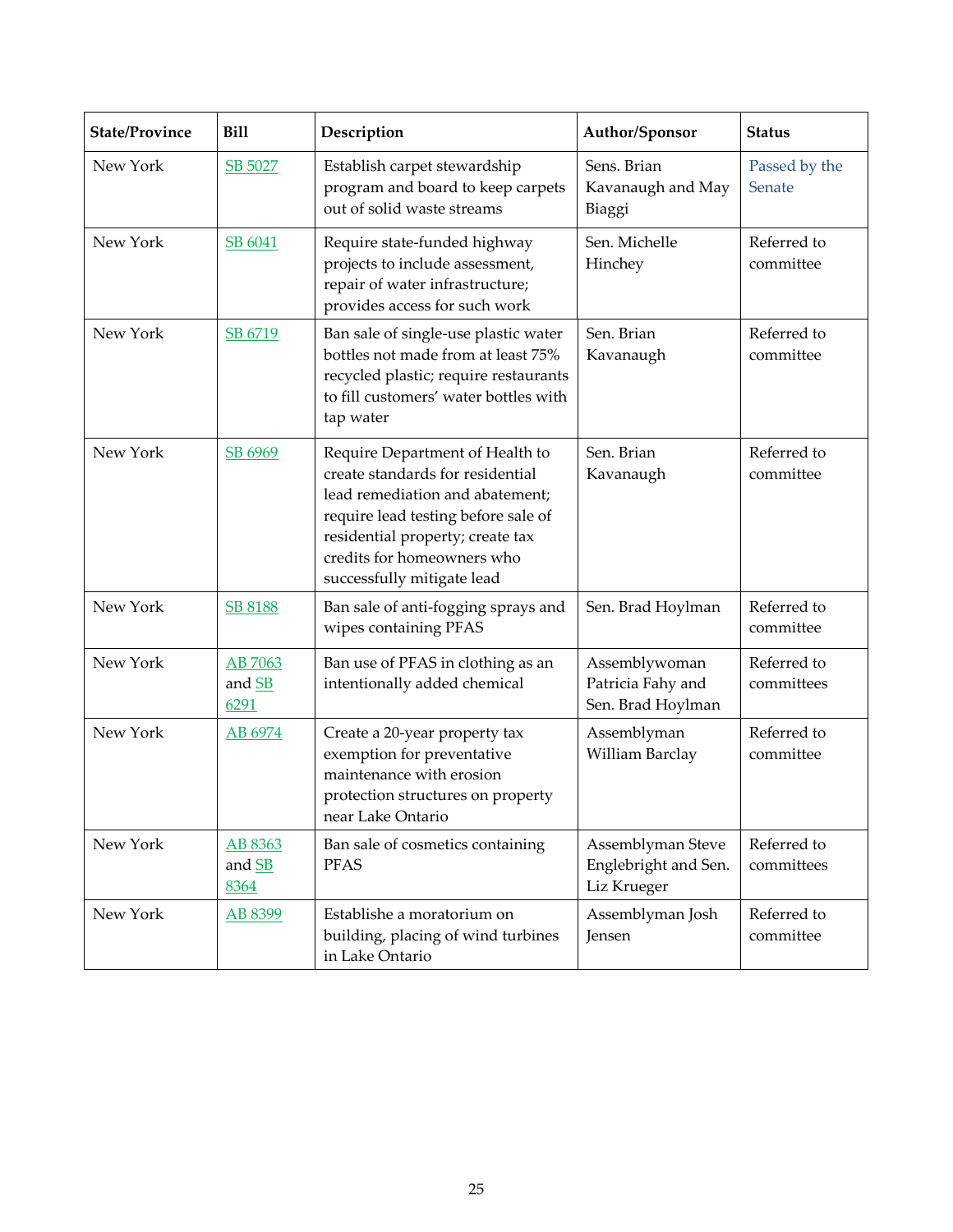| <b>State/Province</b> | <b>Bill</b>                                     | Description                                                                                                                                                                                                                                                   | Author/Sponsor                          | <b>Status</b>            |
|-----------------------|-------------------------------------------------|---------------------------------------------------------------------------------------------------------------------------------------------------------------------------------------------------------------------------------------------------------------|-----------------------------------------|--------------------------|
| Ohio                  | <b>HB</b> 110<br>(state<br>operating<br>budget) | Increase investment in H2Ohio<br>water quality and protection<br>program (with emphasis on<br>protecting Lake Erie from nutrient<br>pollution) and allow for special<br>improvement districts that fund<br>shoreline improvement projects to<br>abate erosion | Rep. Scott Oelslager                    | Signed into law          |
| Ohio                  | <b>HB</b> 175                                   | Exclude ephemeral features that<br>are not waters of the United States<br>under the federal Clean Water Act<br>from regulation under Ohio's<br>water pollution control programs,<br>including the section 401 water<br>quality certification program          | Rep. Brett Hudson<br>Hillyer            | Passed by both<br>houses |
| Ohio                  | <b>HB</b> 245 and<br><b>SB 180</b>              | Expand eligibility for county sewer<br>discounted rates to low- and<br>moderate-income individuals and<br>those experiencing temporary<br>financial hardships                                                                                                 | Rep. Catherine<br>Ingram                | Referred to<br>committee |
| Ohio                  | <b>HB</b> 300                                   | Ban removal of oil and natural gas<br>from and under Lake Erie                                                                                                                                                                                                | Rep. Michael<br>Skindell                | Referred to<br>committee |
| Ohio                  | HB 365                                          | Require establishment of maximum<br>allowable contaminant levels in<br>drinking water and water quality<br>standards for certain contaminants,<br>including PFAS                                                                                              | Rep. Mary<br>Lightbody (GLLC<br>member) | Referred to<br>committee |
| Ohio                  | HB 385                                          | Prohibit a municipality located<br>within Western Basin of Lake Erie<br>from discharging any amount of<br>waste into Ohio waters                                                                                                                              | Rep. Jon Cross                          | Referred to<br>committee |
| Ohio                  | HB 579                                          | Ban application of brine on surface<br>of road or highway                                                                                                                                                                                                     | Rep. Mary<br>Lightbody (GLLC<br>member) | Referred to<br>committee |
| Ohio                  | HB 587                                          | Increase income tax credit for lead<br>abatement                                                                                                                                                                                                              | Rep. Dontavius<br>Jarrells              | Referred to<br>committee |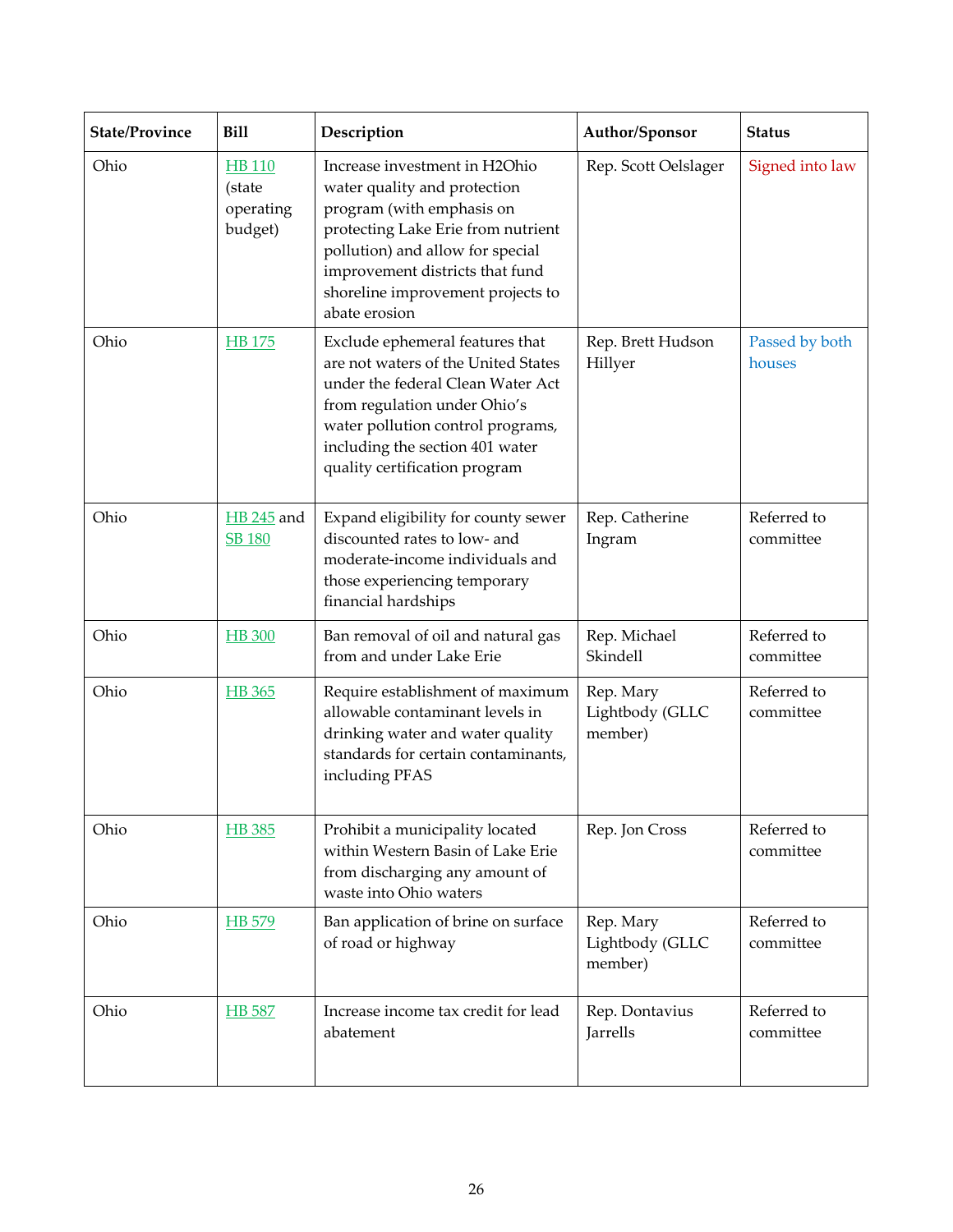| <b>State/Province</b> | <b>Bill</b>                                                                       | Description                                                                                                                                                                                                | Author/Sponsor                            | <b>Status</b>                       |
|-----------------------|-----------------------------------------------------------------------------------|------------------------------------------------------------------------------------------------------------------------------------------------------------------------------------------------------------|-------------------------------------------|-------------------------------------|
| Ohio                  | <b>SB 19</b>                                                                      | Establish property tax exemption<br>for certain property used for<br>wetland mitigation or water<br>quality improvement projects                                                                           | Sen. Tim Schaffer                         | Passed by<br>House and<br>Senate    |
| Ohio                  | <b>SB 313</b>                                                                     | Revise coastal management law                                                                                                                                                                              | Sen. Theresa<br>Gavarone (GLLC<br>member) | Referred to<br>committee            |
| Ohio                  | SIR <sub>2</sub>                                                                  | Issue bonds to fund clean water<br>improvements                                                                                                                                                            | Sen. Theresa<br>Gavarone (GLLC<br>member) | Referred to<br>committee            |
| Ontario               | <b>Bill 76</b>                                                                    | Require parents/guardians of<br>children 12 and younger to ensure<br>those children wear a lifejacket<br>when on a pleasure boat being<br>towed by another vessel                                          | MPP Norman Miller                         | First reading/<br>carried           |
| Ontario               | Bill 63                                                                           | Require Ministry of Environment<br>to notify public of discharge/escape<br>of pollutants after being itself<br>notified                                                                                    | MPP Sandy Shaw                            | First reading/<br>carried           |
| Ontario               | <b>Bills 14-23,</b><br><b>Bills 25-27</b><br>and Bill 29<br>(previous<br>session) | Investigate problem of zebra<br>mussels in various waterways                                                                                                                                               | <b>MPP Gilles Bisson</b>                  | First reading/<br>carried           |
| Ontario               | <b>Bill 110</b><br>(previous<br>session)                                          | Prohibit hydraulic fracturing                                                                                                                                                                              | <b>MPP Peter Tabuns</b>                   | First reading/<br>carried           |
| Ontario               | <b>Bill 63</b>                                                                    | Require Ministry of Environment<br>to notify public of discharge or<br>escape of pollution into waterway                                                                                                   | MPP Sandy Shaw                            | First reading/<br>carried           |
| Ontario               | <b>Bill 102</b>                                                                   | Require microfiber filters for<br>washing machines                                                                                                                                                         | MPP Jessica Bell                          | First reading/<br>carried           |
| Ontario               | <b>Bill 166</b><br>(previous<br>session)                                          | Amend Great Lakes Protection Act;<br>add tourism promotion and other<br>economic activities that respect<br>basin's ecological health; add<br>section on consultation with other<br>jurisdictions in basin | MPP Toby Barrett                          | Ordered to<br>standing<br>committee |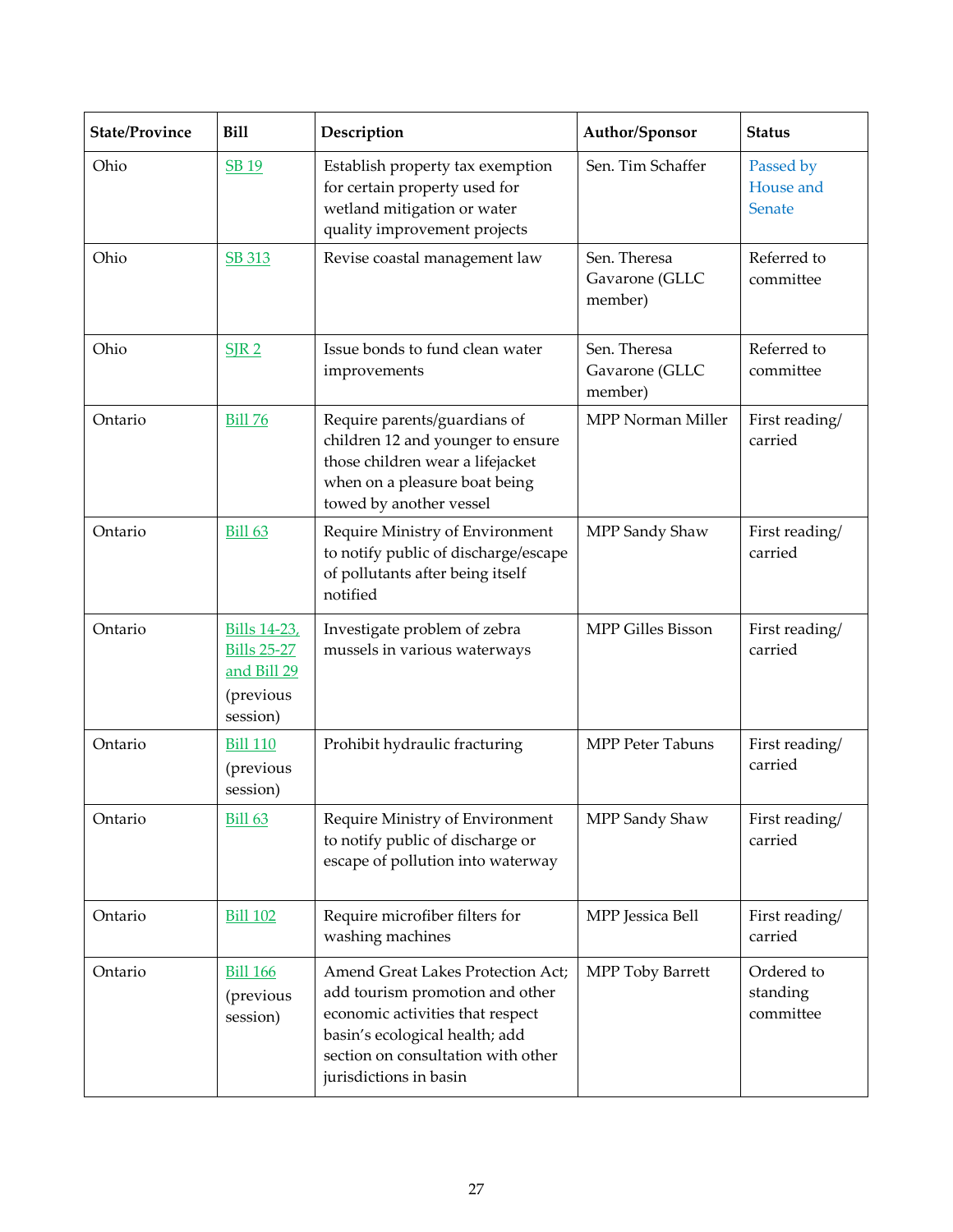| <b>State/Province</b> | <b>Bill</b>                              | Description                                                                                                                                                                       | Author/Sponsor                                                                 | <b>Status</b>                                                      |
|-----------------------|------------------------------------------|-----------------------------------------------------------------------------------------------------------------------------------------------------------------------------------|--------------------------------------------------------------------------------|--------------------------------------------------------------------|
| Ontario               | <b>Bill 198</b><br>(previous<br>session) | Require public notification of<br>discharge or escape of pollutant<br>into waterway                                                                                               | MPP Sandy Shaw                                                                 | First<br>reading/carried                                           |
| Ontario               | <b>Bill 228</b><br>(previous<br>session) | Require people who sell or<br>construct floating platforms, docks<br>or buoys to ensure that any<br>expanded or extruded polystyrene<br>in the structure is fully<br>encapsulated | MPP Norman Miller                                                              | Passed, Assent<br>received                                         |
| Ontario               | <b>Bill 279</b><br>(previous<br>session) | Ban sale of washing machines not<br>equipped with microplastics filters                                                                                                           | MPP Ian Arthur and<br>MPP Jessica Bell                                         | First<br>reading/carried                                           |
| Ontario               | <b>Bill 286</b><br>(previous<br>session) | Require Minister of Environment,<br>Conservation and Parks to submit<br>recommended safe drinking water<br>standards for reserves to federal<br>Minister of Indigenous Services   | MPP Sol Mamakwa                                                                | Second<br>reading/carried;<br>referred to<br>standing<br>committee |
| Ontario               | <b>Bill 306</b><br>(previous<br>session) | Remove Minister of Environment,<br>Conservation and Parks from any<br>decision-making regarding Upper<br>York Sewage Solutions<br>Undertaking                                     | MPP David Piccini,<br>Minister of<br>Environment,<br>Conservation and<br>Parks | First<br>reading/carried                                           |
| Pennsylvania          | HB 353                                   | Require oil/gas producers to<br>include tracer substance in fracking<br>fluid to track origin of fluids that<br>impair water quality                                              | Rep. MaryLouise<br>Isaacson                                                    | Referred to<br>committee                                           |
| Pennsylvania          | <b>HB</b> 465                            | Require public schools and non-<br>public schools to test all outlets<br>used for cooking and drinking<br>annually for lead                                                       | Rep. Karen Bobak                                                               | Referred to<br>committee                                           |
| Pennsylvania          | HB 572                                   | Remove religious institutions from<br>definition of public water systems<br>if they rely on private well as water<br>source                                                       | Rep. David<br>Zimmerman                                                        | Referred to<br>committee                                           |
| Pennsylvania          | HB 592                                   | Limit Department of<br><b>Environmental Protection to</b><br>federal drinking water standards                                                                                     | Rep. David<br>Zimmerman                                                        | Referred to<br>committee                                           |
| Pennsylvania          | <b>HB</b> 704                            | Establish maximum contaminant<br>levels for PFAS (cannot exceed U.S.<br>EPA standards)                                                                                            | Rep. Darisha Parker                                                            | Referred to<br>committee                                           |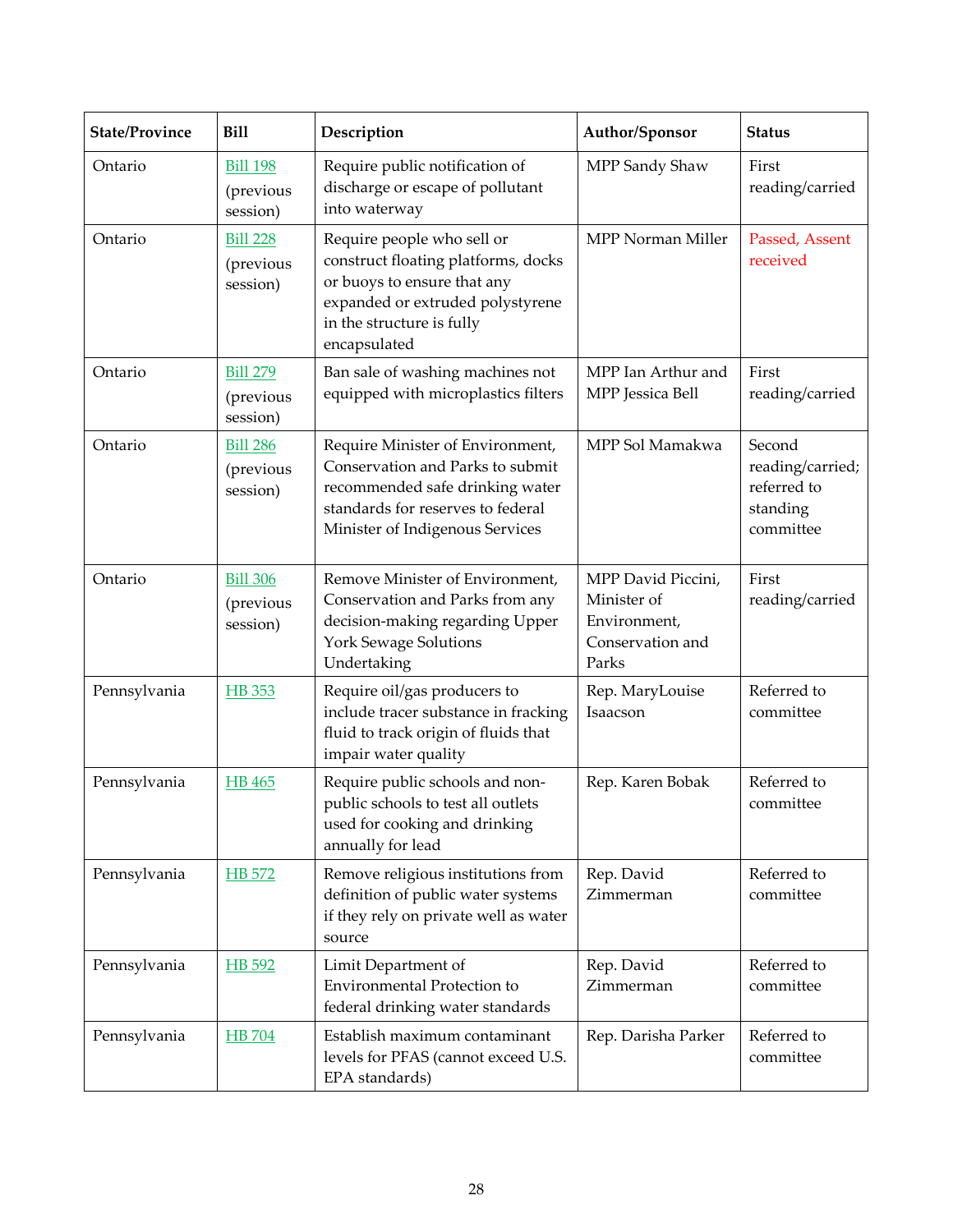| <b>State/Province</b> | <b>Bill</b>                  | Description                                                                                                                                                                                                                      | Author/Sponsor                                        | <b>Status</b>              |
|-----------------------|------------------------------|----------------------------------------------------------------------------------------------------------------------------------------------------------------------------------------------------------------------------------|-------------------------------------------------------|----------------------------|
| Pennsylvania          | <b>HB</b> 748                | Require Department of<br>Environmental Resources to test,<br>monitor public drinking water<br>systems for lead and post results<br>on its website                                                                                | Rep. Angel Cruz                                       | Referred to<br>committee   |
| Pennsylvania          | <b>HB</b> 1188               | Prohibit a license being issued to<br>child care institutions or centers<br>with lead levels above federal<br>recommendations; require lead<br>mitigation plans from any center<br>found to have elevated lead levels            | Rep. Angel Cruz                                       | Referred to<br>committee   |
| Pennsylvania          | HB 1413                      | Lower maximum contaminant<br>level for PFAS in drinking water<br>from 70 parts per trillion (PPT) to<br><b>10 PPT</b>                                                                                                            | Rep. MaryLouise<br>Isaacson                           | Referred to<br>committee   |
| Pennsylvania          | SB 302 and<br><b>HB</b> 1166 | Ban use of Class B firefighting<br>foams with PFAS in training<br>exercises                                                                                                                                                      | Sen. Gene Yaw and<br>Rep. P. Michael<br>Sturla        | SB 302 passed<br>by Senate |
| Pennsylvania          | HB 1965                      | Bans PFAS from food packaging;<br>sets civil penalties for violations                                                                                                                                                            | Rep. Kristine<br>Howard                               | Referred to<br>committee   |
| Pennsylvania          | <b>SB 388</b>                | Require lead testing at all child<br>daycare program sites                                                                                                                                                                       | Sens. Judith<br>Schwank and Katie<br>Muth             | Referred to<br>committee   |
| Pennsylvania          | SB 522                       | Establish universal lead testing for<br>children and pregnant women                                                                                                                                                              | Sen. Lisa Baker                                       | Reported by<br>committee   |
| Pennsylvania          | SB 611                       | Set maximum contaminant levels<br>for PFAS at 10 ppt until such levels<br>are set by the governor,<br>Environmental Quality Board or<br>U.S. Environmental Protection<br>Agency                                                  | Sen. Maria Collett                                    | Referred to<br>committee   |
| Pennsylvania          | SB 612 and<br><b>HB</b> 1414 | Add PFAS to list of designated<br>hazardous substances; allow<br>governor to declare emergency if<br>PFAS release is discovered; make<br>communities eligible for state<br>grants up to \$1 million per<br>impacted water source | Sen. Maria Collett<br>and Rep.<br>MaryLouise Isaacson | Referred to<br>committees  |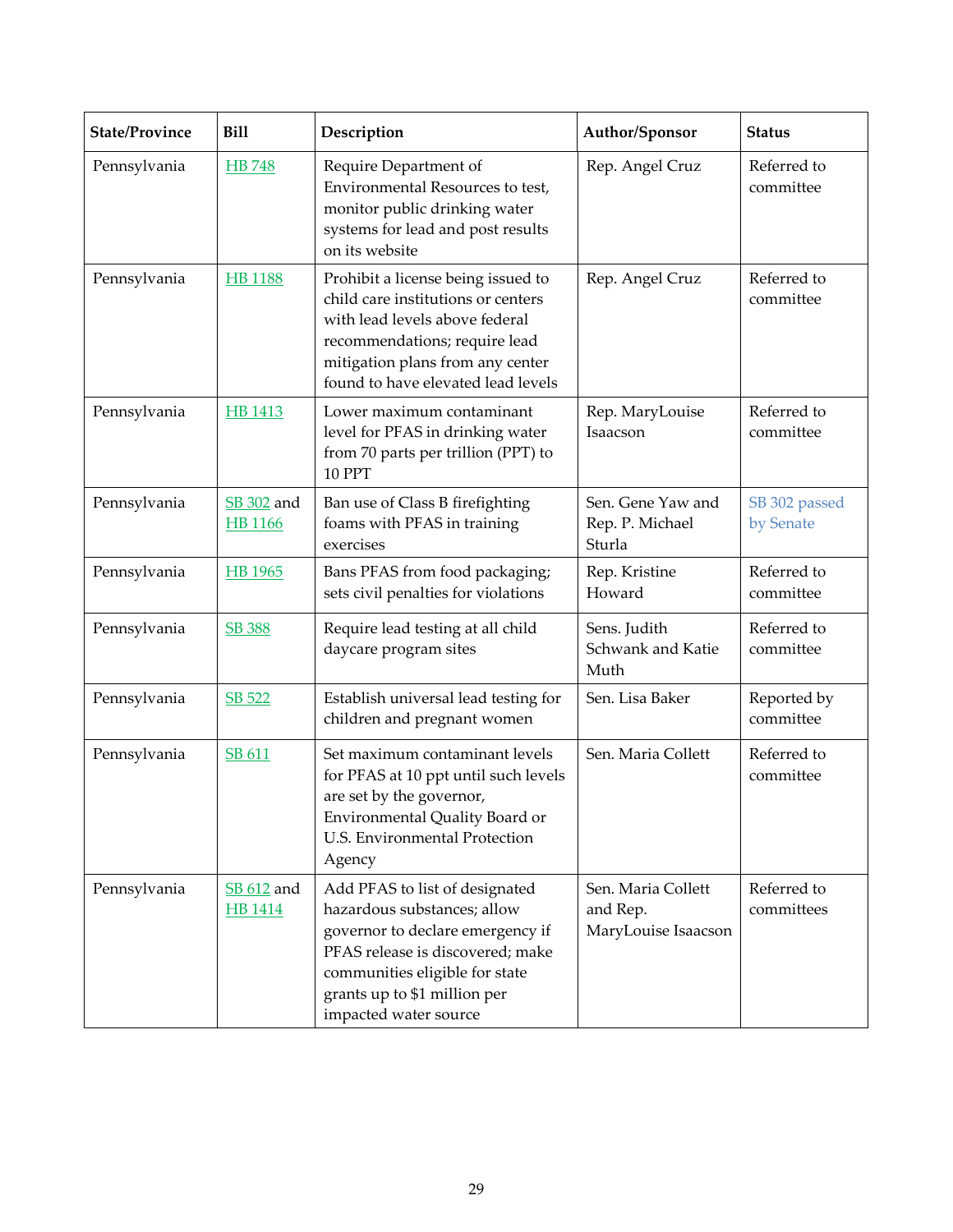| <b>State/Province</b> | <b>Bill</b>                          | Description                                                                                                                                                                                                                                                                                                                      | Author/Sponsor                                                     | <b>Status</b>                                                             |
|-----------------------|--------------------------------------|----------------------------------------------------------------------------------------------------------------------------------------------------------------------------------------------------------------------------------------------------------------------------------------------------------------------------------|--------------------------------------------------------------------|---------------------------------------------------------------------------|
| Pennsylvania          | SB 832                               | Establish Clean Streams Fund to<br>mitigate nonpoint sources of water<br>pollution; designate \$250 million in<br>federal American Rescue Plan Act<br>money to fund                                                                                                                                                              | Sens. Gene Yaw and<br>Daniel Laughlin<br>(GLLC member)             | Referred to<br>committees                                                 |
| Pennsylvania          | SB 916                               | Appropriate \$350 million from<br>allocation of American Rescue Plan<br>Act funds for water, sewer and<br>stormwater infrastructure grants to<br>municipalities                                                                                                                                                                  | Sen. Lindsey<br>Williams                                           | Referred to<br>committee                                                  |
| Quebéc                | <b>Bill 894</b>                      | Ban petroleum exploration or<br>production, brine production, and<br>oil pipelines; revokes previous<br>licenses and authorizations                                                                                                                                                                                              | Manon Massé                                                        | Reinstated in<br>new Assembly<br>session that<br>began in<br>October 2021 |
| Quebéc                | <b>Bill 494</b>                      | Ban petroleum exploration or<br>production, brine production, and<br>oil pipelines; revokes previous<br>licenses, authorizations                                                                                                                                                                                                 | Sylvain Gaudreault                                                 | Introduced                                                                |
| Quebéc                | <b>Bill 67</b>                       | Establish new development regime<br>for flood zones of lakes and<br>watercourses                                                                                                                                                                                                                                                 | Andrée Laforest,<br>Minister of<br>Municipal Affairs &<br>Housing  | Passed, assent<br>received                                                |
| Quebéc                | <b>Bill 695</b>                      | Set maximum concentration of<br>manganese in drinking water at<br>0.06 milligrams per liter                                                                                                                                                                                                                                      | Marie-Claude<br>Nichols                                            | Reinstated in<br>new Assembly<br>session that<br>began in<br>October 2021 |
| Wisconsin             | AB <sub>13</sub> and<br><b>SB 34</b> | Bar rules applying to materials<br>contaminated with PFAS-<br>containing firefighting foam; from<br>defining "treatment" as requiring<br>destruction, immobilization or<br>removal of contaminant; restrict<br>notice of PFAS discharge,<br>specifying the frequency of sample<br>collections and retention of sample<br>results | <b>Joint Committee for</b><br>Review of<br>Administrative<br>Rules | Referred to<br>committees                                                 |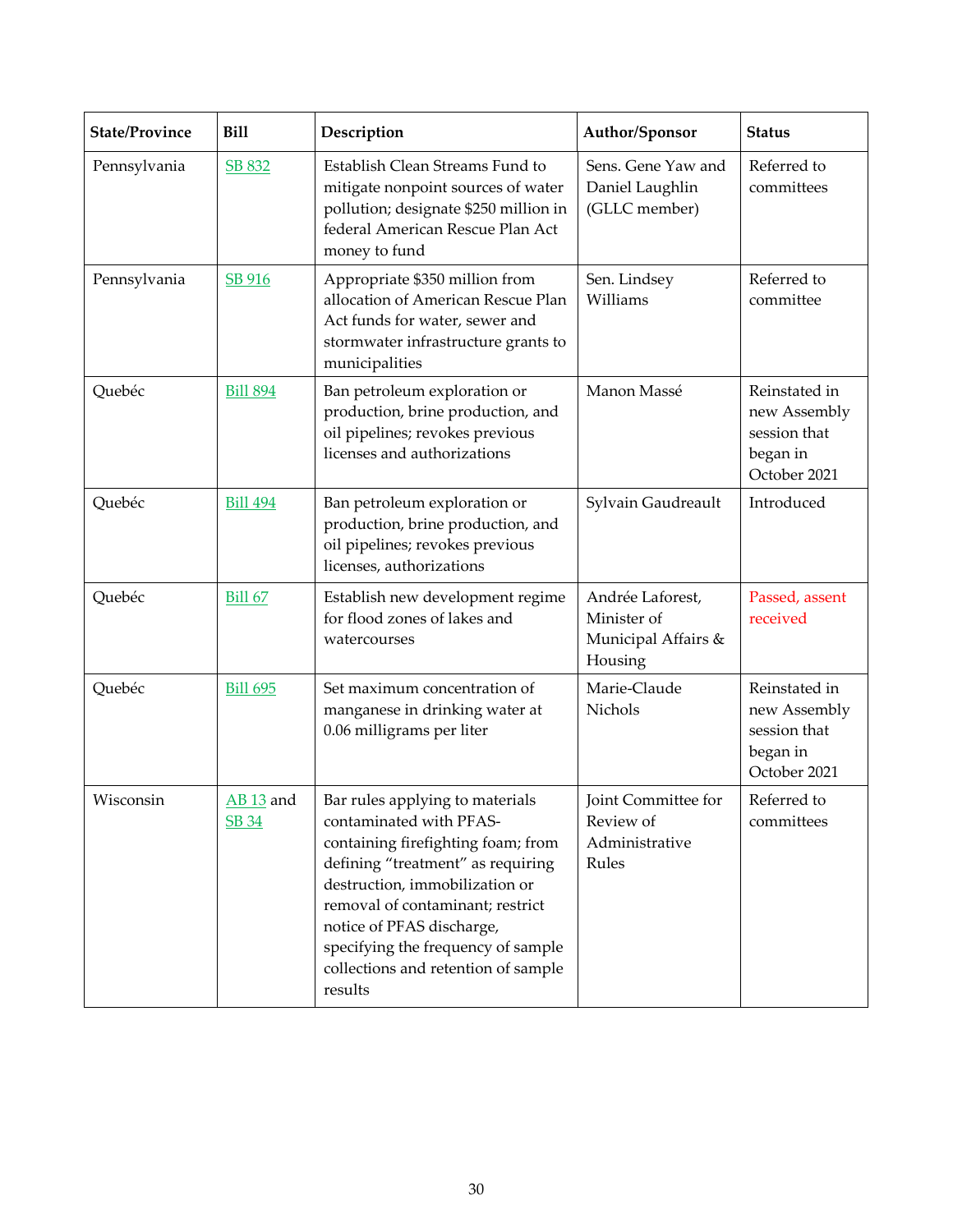| <b>State/Province</b> | <b>Bill</b>                                   | Description                                                                                                                                                                                                                                                                                                                                                                                                                                                                                                    | Author/Sponsor                                                  | <b>Status</b>            |
|-----------------------|-----------------------------------------------|----------------------------------------------------------------------------------------------------------------------------------------------------------------------------------------------------------------------------------------------------------------------------------------------------------------------------------------------------------------------------------------------------------------------------------------------------------------------------------------------------------------|-----------------------------------------------------------------|--------------------------|
| Wisconsin             | AB 68 and<br><b>SB111</b><br>(budget<br>bill) | State budget for 2021-23 biennium<br>includes \$1 million for disposal of<br>PFAS-containing firefighting foam;<br>\$4 million increase in bonding<br>authority for removal of<br>contaminated sediments from<br>Lakes Michigan, Superior and<br>tributaries; \$4 million in bonding<br>authority for urban non-point<br>source/stormwater runoff,<br>municipal flood control and<br>riparian restoration projects; \$6.5<br>million in bonding authority for<br>rural non-point source pollution<br>abatement | Joint Committee on<br>Finance (on behalf of<br>Gov. Evers)      | AB 68 signed<br>into law |
| Wisconsin             | AB 85 and<br>SB 91                            | Create hydrologic restoration<br>management council; require state to<br>issue general permits for wetland,<br>stream or floodplain restoration that<br>results in net improvement in<br>hydrologic conditions                                                                                                                                                                                                                                                                                                 | Rep. Loren<br>Oldenburg and Sen.<br><b>Robert Cowles</b>        | SB 91 signed<br>into law |
| Wisconsin             | <b>AB</b> 99 and<br><b>SB 93</b>              | Change rules and permitting<br>process for removal of certain<br>sediments from lakes Michigan or<br>Superior that is not solid waste and<br>can be beneficially reused for beach<br>nourishment                                                                                                                                                                                                                                                                                                               | Rep. Shae Sortwell<br>and Sen. André<br>Jacque (GLLC<br>member) | AB 99 signed<br>into law |
| Wisconsin             | SB 84 and<br>AB 123                           | Delay planned elimination of<br>program providing grants to<br>people or businesses served by<br>failing private septic systems;<br>require university study of septage<br>contamination mitigation practices<br>and report to Legislature                                                                                                                                                                                                                                                                     | Sen. André Jacque<br>(GLLC member) and<br>Rep. Scott Krug       | SB 84 signed<br>into law |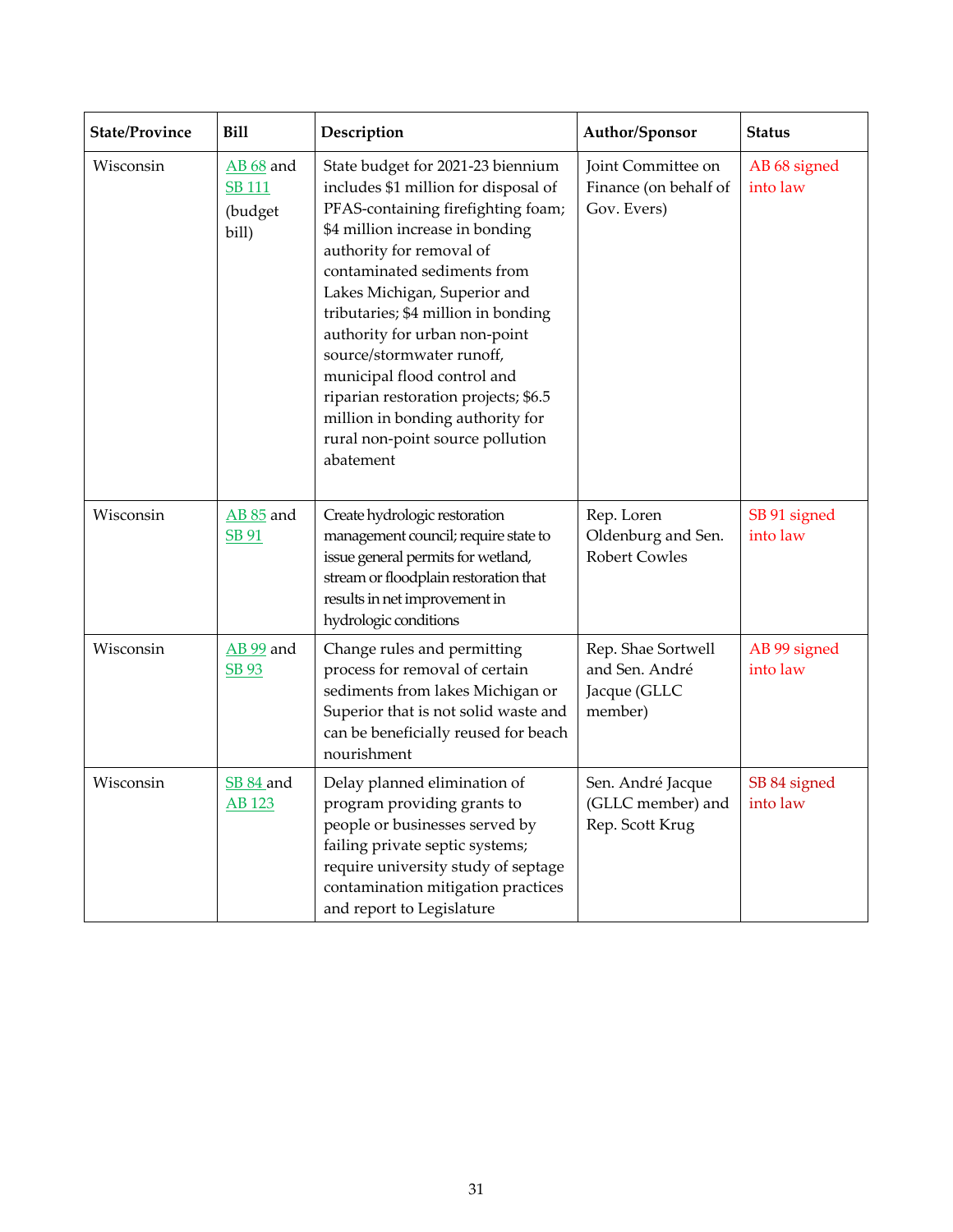| State/province | <b>Bill</b>                        | Description                                                                                                                                                                                                                                                                                                                                                                                                                                                     | Author/Sponsor                                                                                | <b>Status</b>             |
|----------------|------------------------------------|-----------------------------------------------------------------------------------------------------------------------------------------------------------------------------------------------------------------------------------------------------------------------------------------------------------------------------------------------------------------------------------------------------------------------------------------------------------------|-----------------------------------------------------------------------------------------------|---------------------------|
| Wisconsin      | <b>AB 419</b> and<br>SB 361        | Require Department of Natural<br>Resources to use Department of<br>Health Services' PFAS enforcement<br>standard as interim maximum<br>contaminant level for public<br>drinking water supplies; create<br>water quality criteria for any PFAS<br>that DHS recommends a standard;<br>require DNR to consider any such<br>PFAS as an air contaminant; create<br>a grant program to help local<br>governments pay for investigating<br>or mitigating contamination | Rep. Samba Baldeh<br>and Sen. Melissa<br>Agard                                                | Referred to<br>committees |
| Wisconsin      | <b>AB</b> 500 and<br><b>SB 501</b> | Exempt certain groundwater<br>recharge systems from ban on<br>using a drill or wellhole to place<br>substances underground                                                                                                                                                                                                                                                                                                                                      | Reps. Elijah Behnke,<br>David Murphy and<br>Ron Tusler; Sen.<br>André Jacque (GLLC<br>member) | Referred to<br>committees |
| Wisconsin      | AB 392                             | Create grant program to deal<br>with PFAS contamination; require<br>grant recipients to waive rights to<br>legal actions against persons<br>responsible for contamination                                                                                                                                                                                                                                                                                       | Rep. Elijah Behnke                                                                            | Passed by the<br>Assembly |
| Wisconsin      | AB 987 and<br>SB 894               | Create peer review process for<br>any rule proposed by state<br>agency; require Department of<br>Health Services to convene<br>working group to review any<br>recommendation for<br>groundwater enforcement<br>standards before submitting it to<br>Department of Natural Resources                                                                                                                                                                             | Reps. Alex Dallman<br>and Robert Brooks;<br>Sens. Mary<br>Felzkowski and<br>Duey Stroebel     | Referred to<br>committees |
| Wisconsin      | <b>AB</b> 1164<br>and SB 1067      | Require PFAS testing of water<br>supplies in schools and day care<br>facilities; appropriates \$750,000                                                                                                                                                                                                                                                                                                                                                         | Rep. Mark Spreitzer<br>and Sen. Chris<br>Larson                                               | Referred to<br>committees |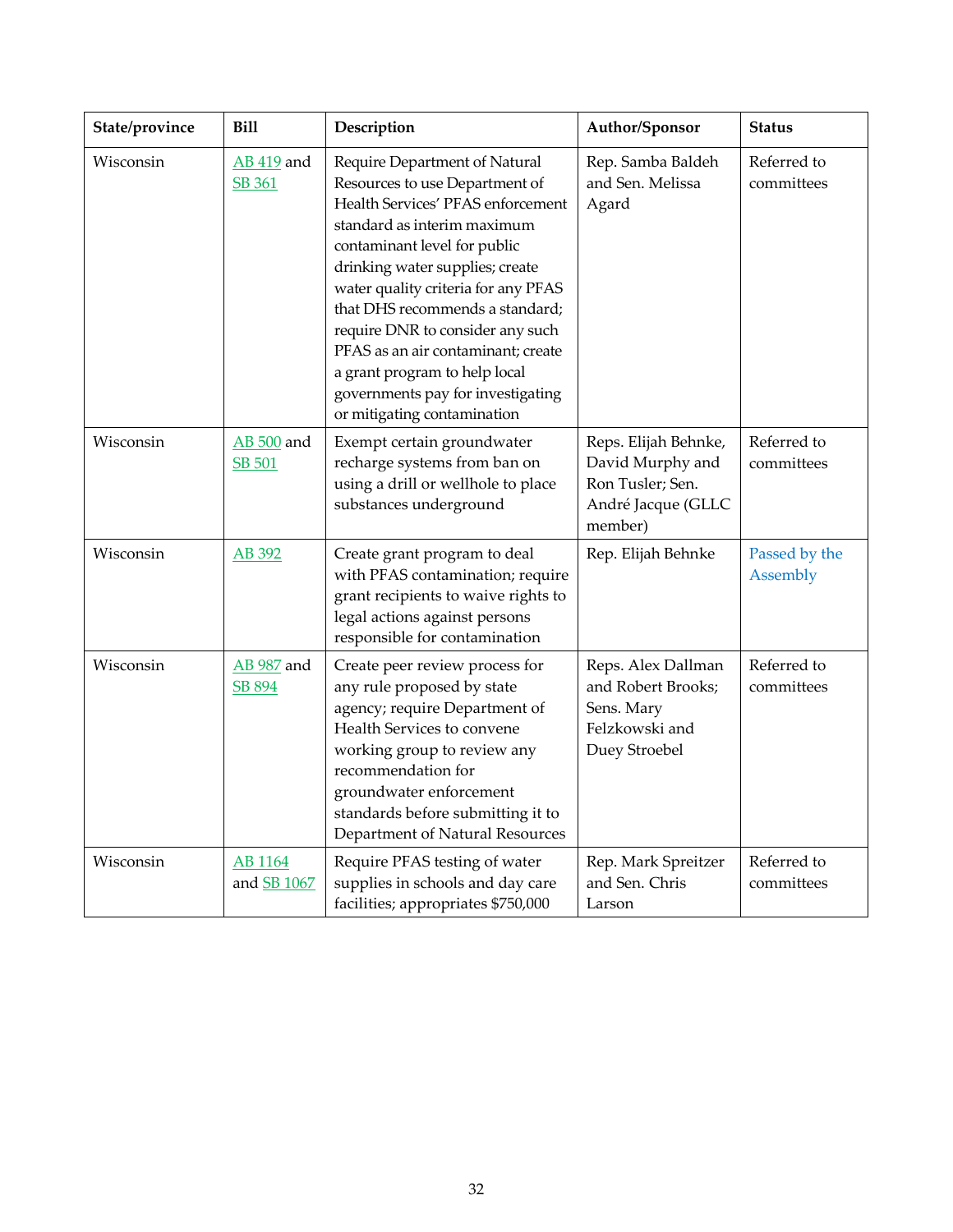| <b>State/Province</b> | <b>Bill</b>                       | Description                                                                                                                                                                                                                                                                                                                                                                                                                                                                          | Author/Sponsor                                            | <b>Status</b>             |
|-----------------------|-----------------------------------|--------------------------------------------------------------------------------------------------------------------------------------------------------------------------------------------------------------------------------------------------------------------------------------------------------------------------------------------------------------------------------------------------------------------------------------------------------------------------------------|-----------------------------------------------------------|---------------------------|
| Wisconsin             | <b>SB 84 and</b><br><b>AB</b> 123 | Delay planned elimination of<br>program providing grants to<br>people or businesses served by<br>failing private septic systems;<br>require university study of<br>septage contamination mitigation<br>practices and report to<br>Legislature                                                                                                                                                                                                                                        | Sen. André Jacque<br>(GLLC member) and<br>Rep. Scott Krug | SB 84 signed<br>into law  |
| Wisconsin             | AB 243/SB<br>571                  | Requires governor to allocate \$40<br>million in federal American<br>Rescue Plan Act funding for lead<br>service line replacement; \$12<br>million to the urban nonpoint<br>source program; \$6.5 million to<br>the rural nonpoint source<br>program; \$2 million for well<br>compensation grants; and<br>\$500,000 for well testing, public<br>education grants                                                                                                                     | Rep. Joel Kitchens<br>(GLLC member)                       | AB 243 Vetoed             |
| Wisconsin             | AB 419 and<br>SB 361              | Require Department of Natural<br>Resources to use Department of<br>Health Services' PFAS<br>enforcement standard as interim<br>maximum contaminant level for<br>public drinking water supplies;<br>create water quality criteria for<br>any PFAS that DHS recommends<br>a standard; require DNR to<br>consider any such PFAS as an air<br>contaminant; create a municipal<br>grant program to help local<br>governments pay for<br>investigating or mitigating PFAS<br>contamination | Rep. Samba Baldeh<br>and Sen. Melissa<br>Agard            | Referred to<br>committees |
| Wisconsin             | AB 392                            | Create municipal grant program<br>to deal with PFAS contamination;<br>require grant recipients to waive<br>rights to legal actions against<br>persons responsible for<br>contamination                                                                                                                                                                                                                                                                                               | Rep. Elijah Behnke                                        | Passed by the<br>Assembly |